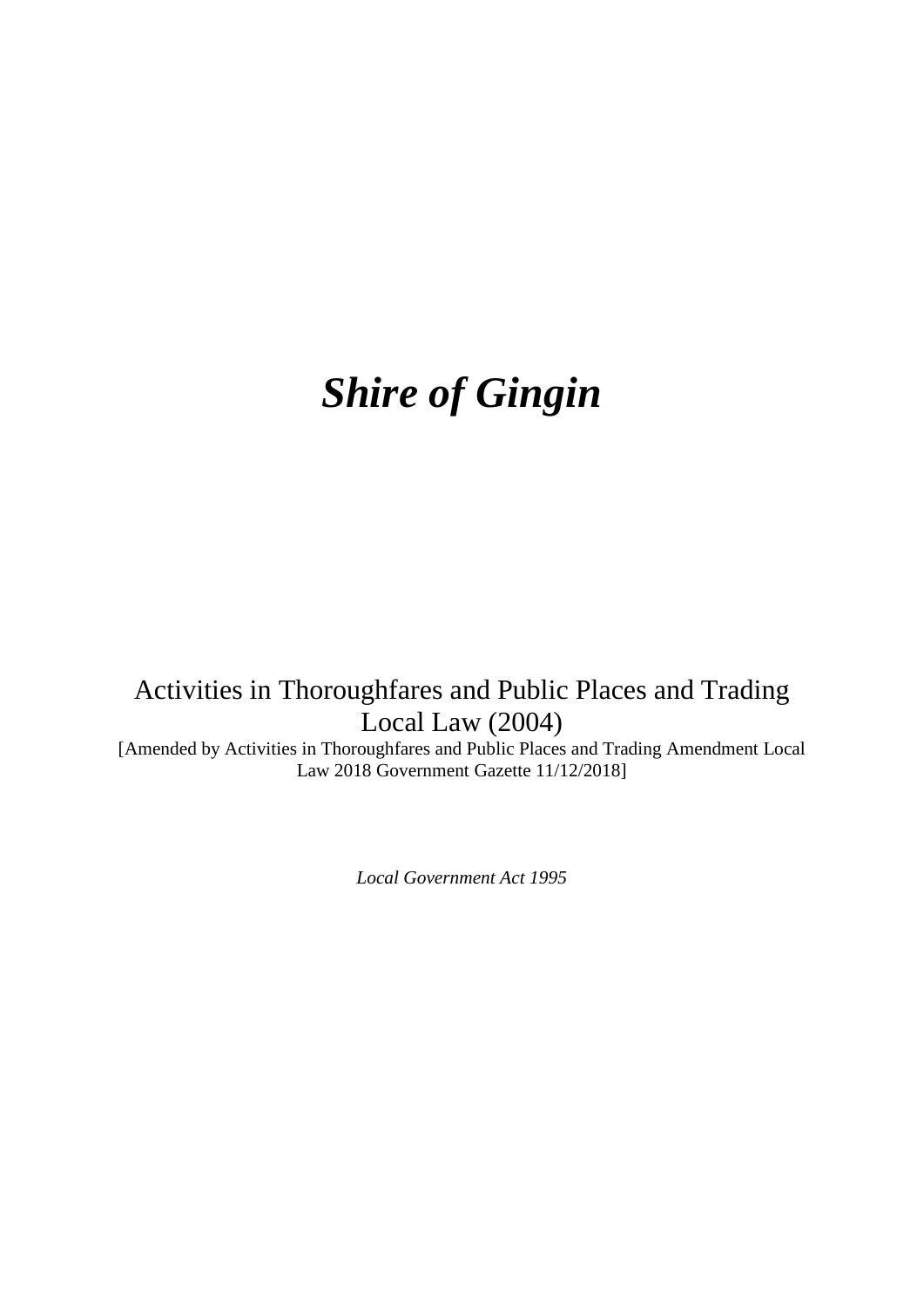## TABLE OF CONTENTS

| 1.1  |                                                                  |  |
|------|------------------------------------------------------------------|--|
| 1.2  |                                                                  |  |
| 1.3  |                                                                  |  |
| 1.4  |                                                                  |  |
|      | <b>PART 2 - ACTIVITIES IN THOROUGHFARES AND PUBLIC PLACES  4</b> |  |
|      |                                                                  |  |
| 2.1  |                                                                  |  |
| 2.2  |                                                                  |  |
| 2.3  |                                                                  |  |
|      |                                                                  |  |
|      |                                                                  |  |
| 2.4  |                                                                  |  |
|      |                                                                  |  |
| 2.5  |                                                                  |  |
|      |                                                                  |  |
|      |                                                                  |  |
| 2.6  |                                                                  |  |
| 2.7  |                                                                  |  |
|      |                                                                  |  |
| 2.8  |                                                                  |  |
| 2.9  |                                                                  |  |
| 2.10 |                                                                  |  |
| 2.11 |                                                                  |  |
|      |                                                                  |  |
| 2.12 |                                                                  |  |
|      |                                                                  |  |
| 2.13 |                                                                  |  |
|      |                                                                  |  |
|      |                                                                  |  |
| 2.14 |                                                                  |  |
|      |                                                                  |  |
| 2.15 |                                                                  |  |
|      |                                                                  |  |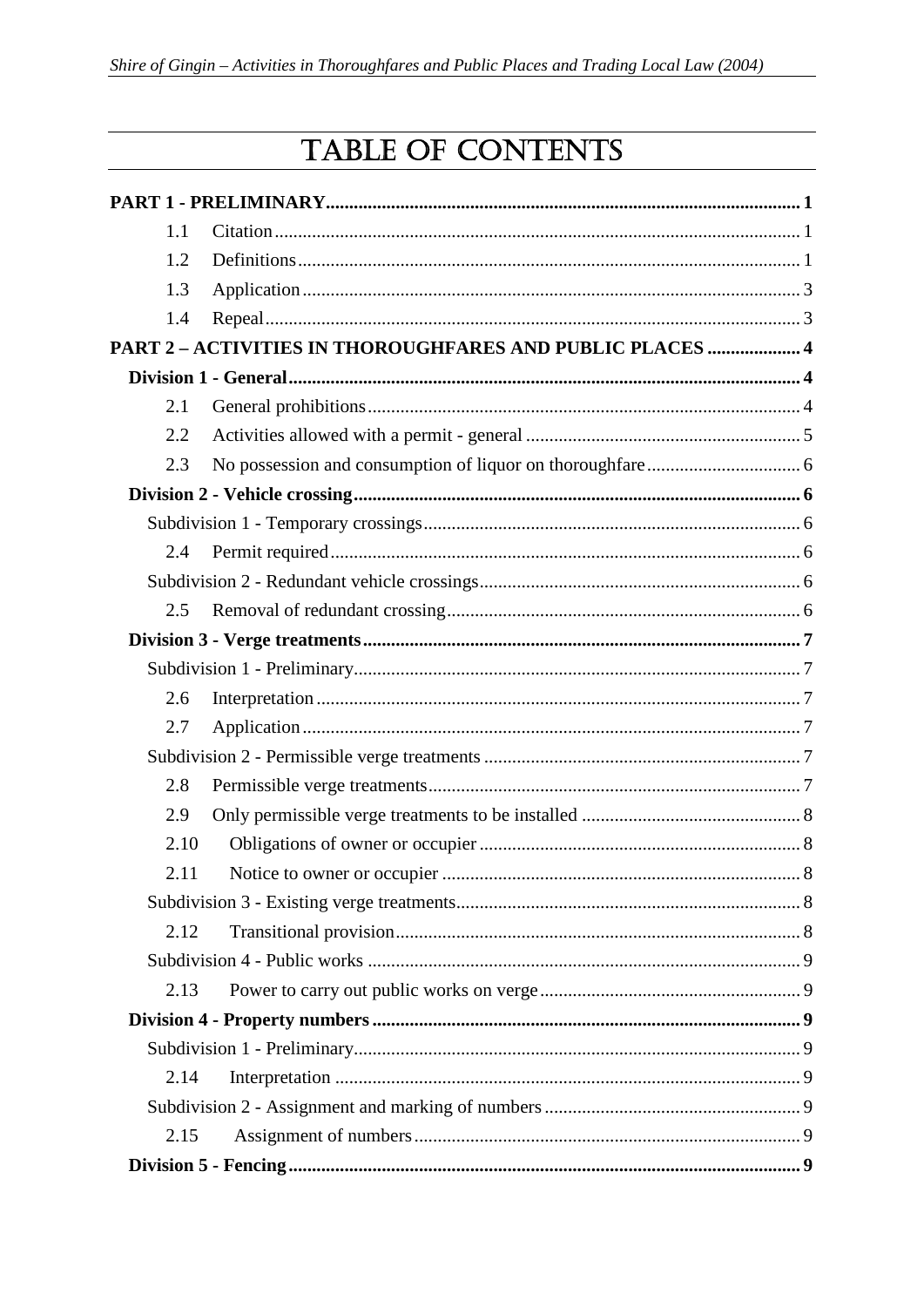| 2.16 | Public place – Item $4(1)$ of Division 1, Schedule 3.1 of Act (Powers Under  |  |
|------|------------------------------------------------------------------------------|--|
|      |                                                                              |  |
| 2.17 |                                                                              |  |
| 2.18 |                                                                              |  |
|      |                                                                              |  |
| 2.19 |                                                                              |  |
|      |                                                                              |  |
|      |                                                                              |  |
| 3.1  |                                                                              |  |
|      |                                                                              |  |
| 3.2  |                                                                              |  |
| 3.3  |                                                                              |  |
|      |                                                                              |  |
| 3.4  |                                                                              |  |
| 3.5  |                                                                              |  |
|      | PART 4 - OBSTRUCTING ANIMALS, VEHICLES OR SHOPPING TROLLEYS  13              |  |
|      |                                                                              |  |
| 4.1  | Leaving animal or vehicle in public place or on local government property 13 |  |
| 4.2  |                                                                              |  |
|      |                                                                              |  |
| 4.3  |                                                                              |  |
| 4.4  |                                                                              |  |
| 4.5  |                                                                              |  |
| 4.6  |                                                                              |  |
| 4.7  |                                                                              |  |
|      |                                                                              |  |
|      |                                                                              |  |
| 5.1  |                                                                              |  |
| 5.2  |                                                                              |  |
|      |                                                                              |  |
| 5.3  |                                                                              |  |
| 5.4  |                                                                              |  |
| 5.5  |                                                                              |  |
| 5.6  |                                                                              |  |
|      |                                                                              |  |
| 5.7  |                                                                              |  |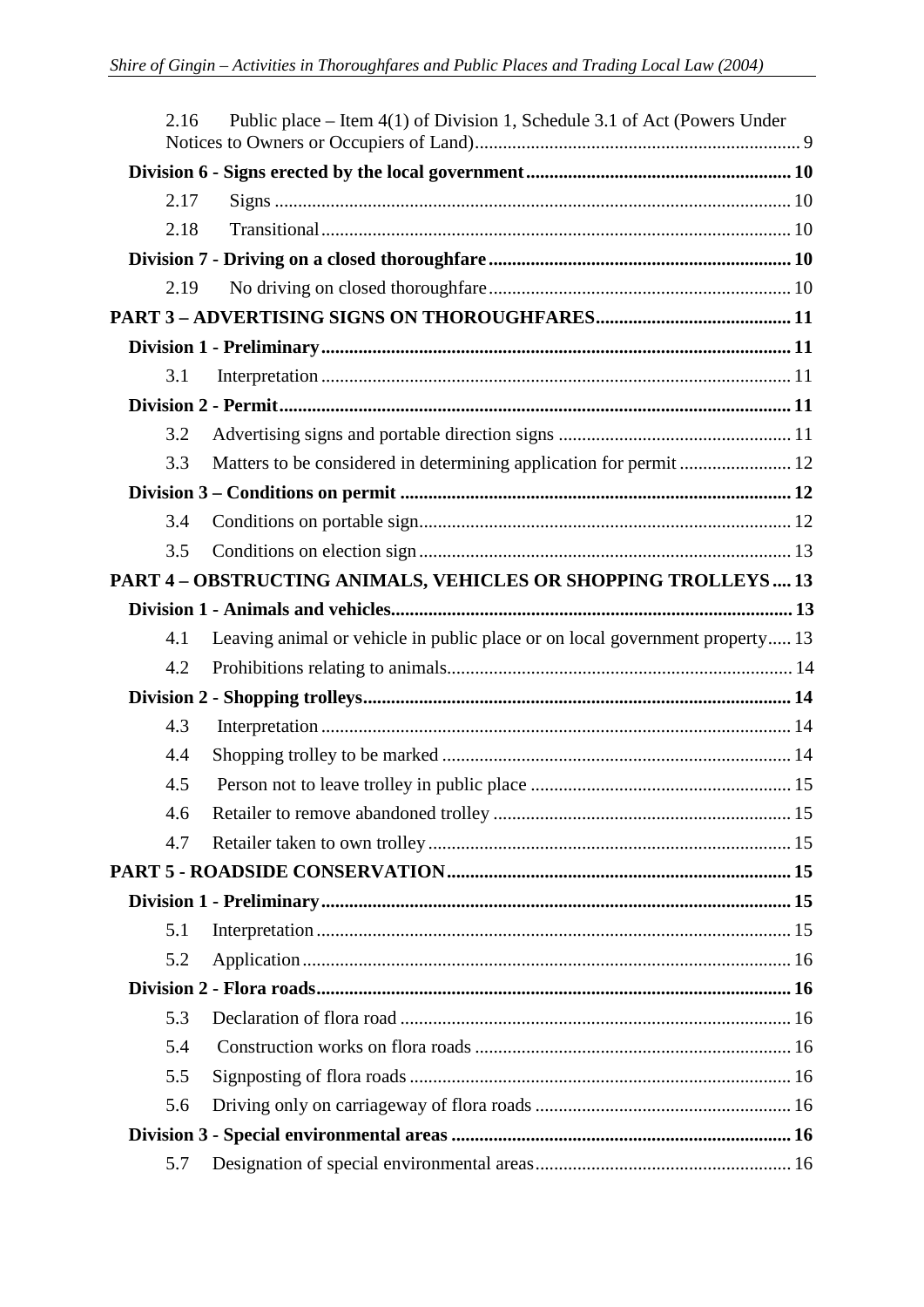| 5.8          |                                                                   |  |
|--------------|-------------------------------------------------------------------|--|
|              |                                                                   |  |
| 5.9          |                                                                   |  |
| 5.10         |                                                                   |  |
|              |                                                                   |  |
| 5.11         |                                                                   |  |
| 5.12         |                                                                   |  |
|              |                                                                   |  |
| 5.13         |                                                                   |  |
| 5.14         |                                                                   |  |
| 5.15         |                                                                   |  |
| 5.16         |                                                                   |  |
|              |                                                                   |  |
| 5.17         |                                                                   |  |
| 5.18         |                                                                   |  |
|              | Division 8 - Commercial wildflower harvesting on thoroughfares 18 |  |
| 5.19         |                                                                   |  |
| 5.20         |                                                                   |  |
|              | PART 6 - TRADING IN THOROUGHFARES AND PUBLIC PLACES 19            |  |
|              |                                                                   |  |
|              |                                                                   |  |
| 6.1          |                                                                   |  |
|              |                                                                   |  |
| 6.2          |                                                                   |  |
| 6.3          |                                                                   |  |
| 6.4          |                                                                   |  |
| 6.5          |                                                                   |  |
| 6.6          |                                                                   |  |
| 6.7          |                                                                   |  |
|              |                                                                   |  |
| 6.8          |                                                                   |  |
|              |                                                                   |  |
|              |                                                                   |  |
|              |                                                                   |  |
| 6.9          |                                                                   |  |
|              |                                                                   |  |
| 6.10<br>6.11 |                                                                   |  |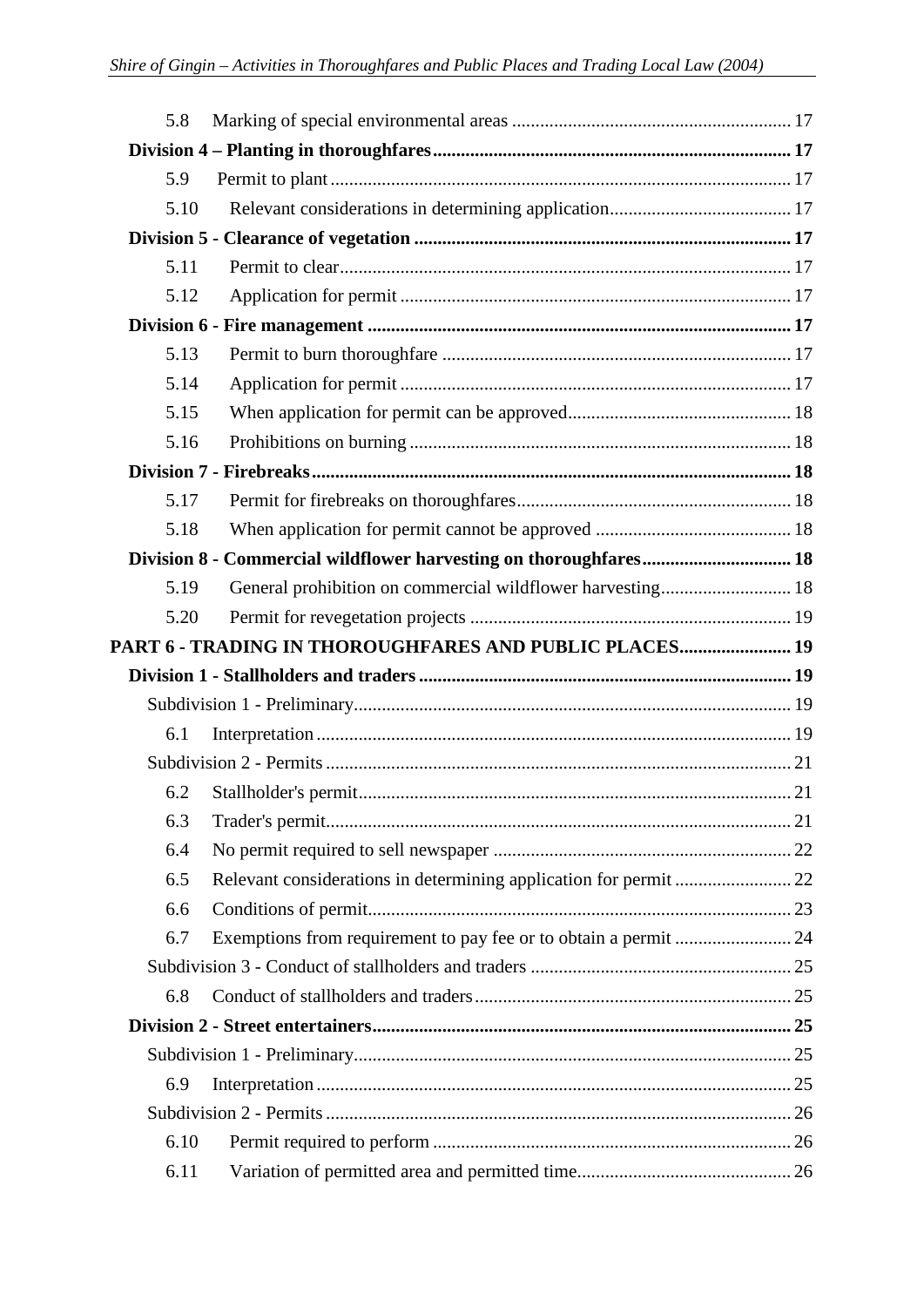| 6.12 |                                                                   |  |
|------|-------------------------------------------------------------------|--|
| 6.13 |                                                                   |  |
| 6.14 |                                                                   |  |
|      |                                                                   |  |
| 6.15 |                                                                   |  |
| 6.16 |                                                                   |  |
| 6.17 |                                                                   |  |
| 6.18 |                                                                   |  |
| 6.19 |                                                                   |  |
| 6.20 |                                                                   |  |
| 6.21 |                                                                   |  |
|      |                                                                   |  |
|      |                                                                   |  |
| 7.1  |                                                                   |  |
| 7.2  |                                                                   |  |
|      |                                                                   |  |
| 7.3  |                                                                   |  |
| 7.4  |                                                                   |  |
| 7.5  |                                                                   |  |
|      |                                                                   |  |
| 7.6  |                                                                   |  |
| 7.7  |                                                                   |  |
| 7.8  |                                                                   |  |
| 7.9  |                                                                   |  |
| 7.10 |                                                                   |  |
|      |                                                                   |  |
| 8.1  |                                                                   |  |
|      |                                                                   |  |
| 9.1  |                                                                   |  |
| 9.2  |                                                                   |  |
| 9.3  |                                                                   |  |
| 9.4  |                                                                   |  |
|      |                                                                   |  |
|      |                                                                   |  |
| 10.1 |                                                                   |  |
|      | Local government may undertake requirements of notice  34<br>10.2 |  |
|      |                                                                   |  |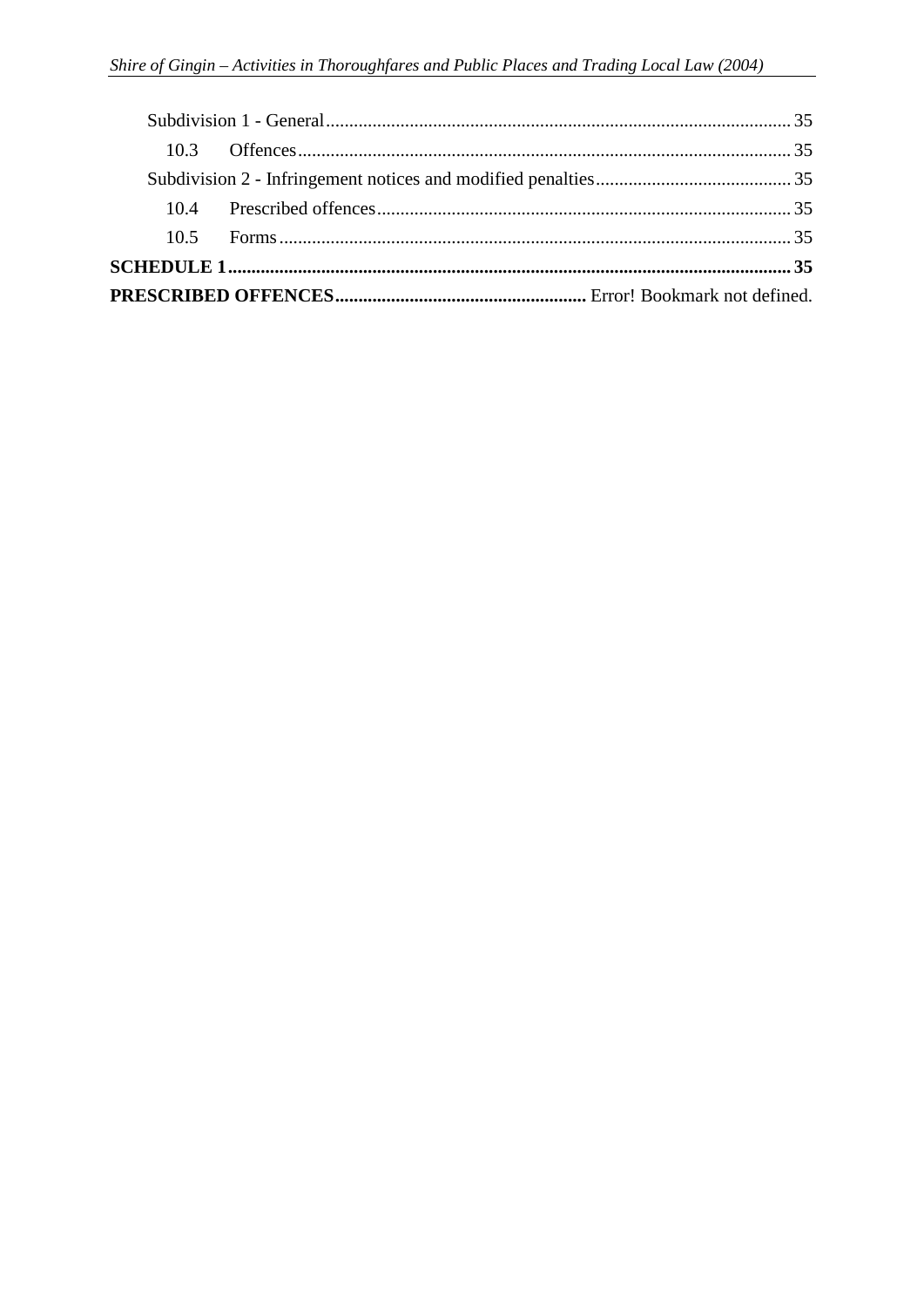#### *Local Government Act 1995*

#### Shire of Gingin

#### **ACTIVITIES IN THOROUGHFARES AND PUBLIC PLACES AND TRADING LOCAL LAW (2004)**

Under the powers conferred by the Local Government Act 1995 and under all other powers enabling it, the Council of the Shire of Gingin resolved on 21st October 2003 to make the following local law.

#### **PART 1 - PRELIMINARY**

#### *1.1 Citation*

This local law may be cited as the Shire of Gingin Activities in Thoroughfares and Public Places and Trading Local Law (2004).

## *1.2 Definitions*

In this local law unless the context otherwise requires -

**"Act"** means the Local Government Act 1995;

**"applicant"** means a person who applies for a permit;

**"authorised person"** means a person authorized by the local government under section 9.10 of the Act to perform any of the functions of an authorized person under this local law;

**"built-up area"** has the meaning given to it in the Road Traffic Code 2000;

**"bulk rubbish container"** means a bin or container designed or used for holding a substantial quantity of rubbish and which is unlikely to be lifted without mechanical assistance, but does not include a bin or container used in connection with the local government's regular domestic rubbish collection service;

**"carriageway"** has the meaning given to it in the Road Traffic Code 2000;

**"CEO"** means the chief executive officer of the local government;

**"commencement day"** means the day on which this local law comes into operation;

**"Council"** means the council of the local government;

**"crossing"** means a crossing giving access from a public thoroughfare to -

- (a) private land; or
- (b) a private thoroughfare serving private land;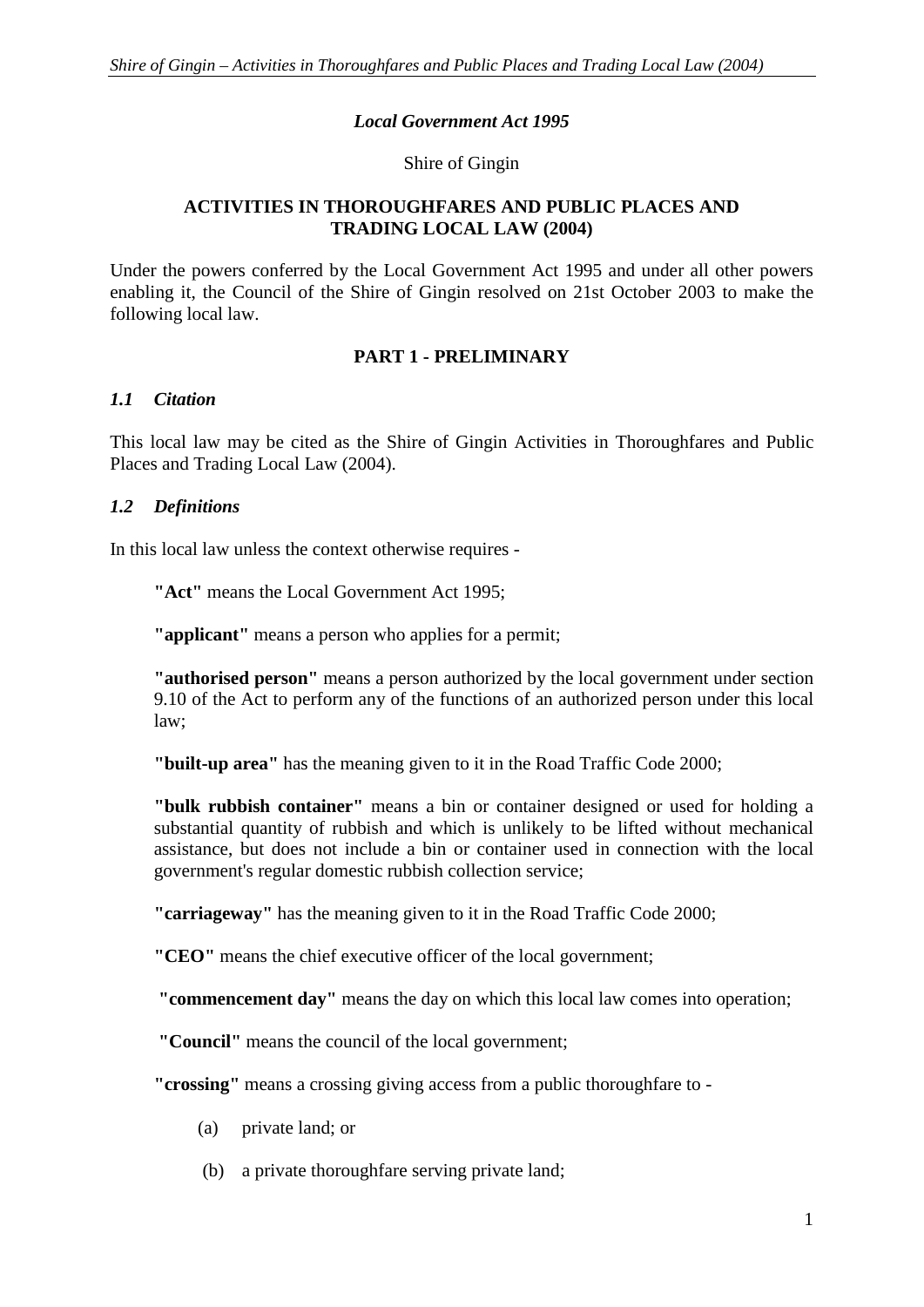**"district"** means the district of the local government;

**"footpath"** has the meaning given to it in the Road Traffic Code 2000;

**"garden"** means any part of a thoroughfare planted, developed or treated, otherwise than as a lawn, with one or more plants;

**"intersection"** has the meaning given to it in the Road Traffic Code 2000;

**"kerb"** includes the edge of a carriageway;

**"lawn"** means any part of a thoroughfare which is planted only with grass, or with a similar plant, but will include any other plant provided that it has been planted by the local government;

**"liquor"** has the meaning given to it in section 3 of the Liquor Control Act 1988;

**"local government"** means the Shire of Gingin;

**"local government property"** means anything except a thoroughfare –

- (a) which belongs to the local government;
- (b) of which the local government is the management body under the Land Administration Act 1997; or
- (c) which is an 'otherwise unvested facility' within section 3.53 of the Act;

**"lot"** has the meaning given to it in the *Planning and Development Act 2005*;

**"local planning scheme"** means a local planning scheme of the local government made under the *Planning and Development Act 2005*;

**"owner"** or **"occupier"** in relation to land does not include the local government;

**"permissible verge treatment"** means any one of the 4 treatments described in clause 2.8(2), and includes any reticulation pipes and sprinklers;

**"permit"** means a permit issued under this local law;

**"permit holder"** means a person who holds a valid permit;

**"person"** does not include the local government;

**"premises"** for the purpose of the definition of "public place" in both this clause and clause 6.1, means a building or similar structure, but does not include a carpark or a similar place;

**"public place"** includes any thoroughfare or place which the public are allowed to use,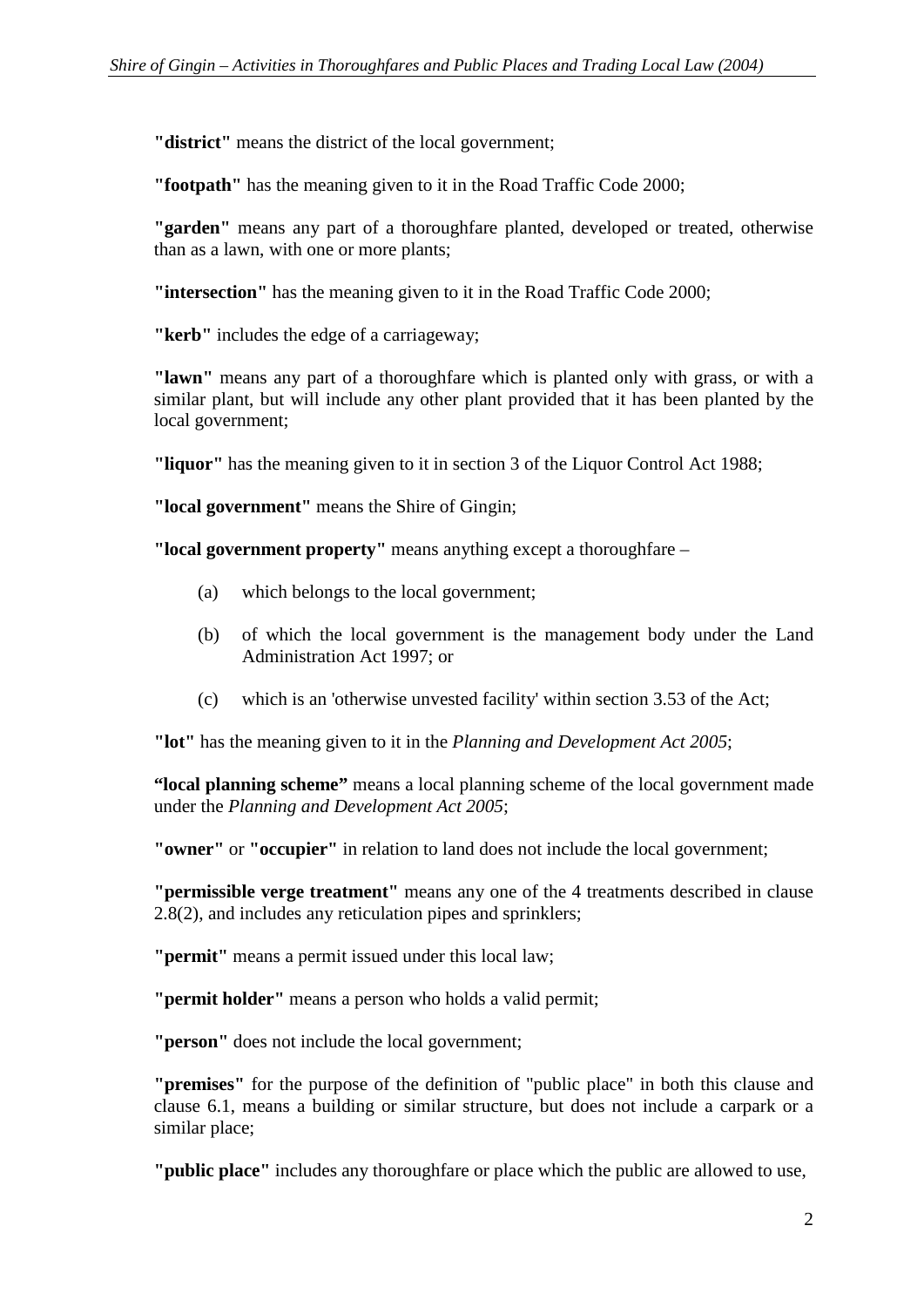whether or not the thoroughfare or place is on private property, but does not include –

- (a) premises on private property from which trading is lawfully conducted under a written law; and
- (b) local government property;

**"Regulations"** means the Local Government (Functions and General) Regulations 1996;

**"sign"** includes a notice, flag, mark, structure or device on which may be shown words, numbers, expressions or symbols;

**"thoroughfare"** has the meaning given to it in the Act, but does not include a private thoroughfare which is not under the management control of the local government;

**"townsite"** means the townsites of Gingin, Lancelin, Guilderton, Seabird and Ledge Point which are –

- (a) constituted under section 26(2) of the Land Administration Act 1997; or
- (b) referred to in clause 37 of Schedule 9.3 of the Act;

**"vehicle"** includes –

- (a) every conveyance and every object capable of being propelled or drawn on wheels, tracks or otherwise; and
- (b) an animal being ridden or driven,

but excludes –

- (a) a wheel-chair or any device designed for use by a physically impaired person on a footpath; and
- (b) a pram, a stroller or a similar device; and

**"verge"** means that part of a thoroughfare between the carriageway and the land which abuts the thoroughfare, but does not include any footpath.

#### *1.3 Application*

This local law applies throughout the district.

## *1.4 Repeal*

- (1) The following local laws are repealed
	- Prevention of Damage to Bitumen Primed Roads published in the Government Gazette dated 12 December 1961.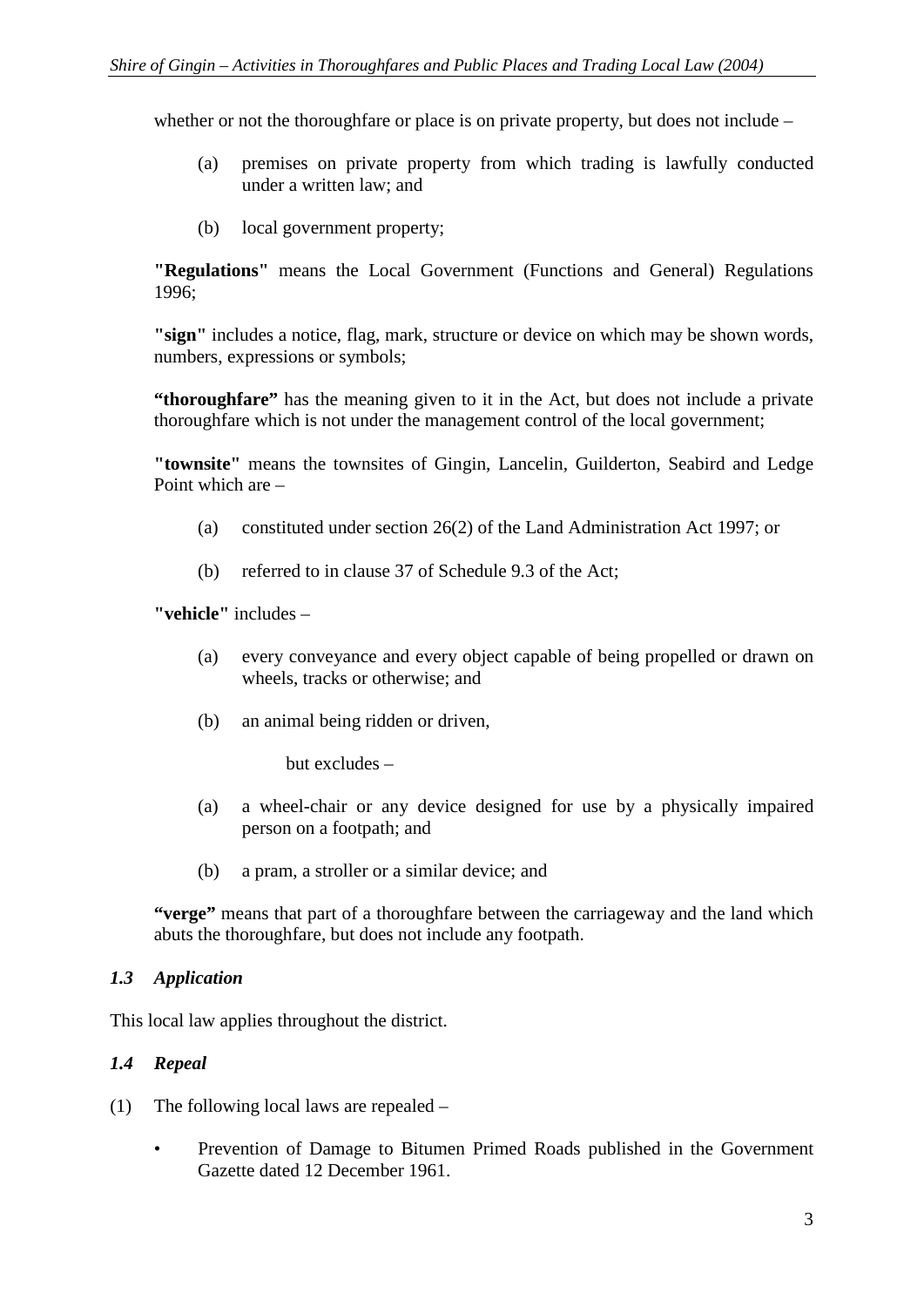- Stalls and Stallholders published in the Government Gazette dated 26 February 1982.
- Trading in Public Places published in the Government Gazette dated 13 January 1989.
- (2) Where a policy was made or adopted by the local government under or in relation to a local law repealed by this local law, then the policy is to be taken to no longer have any effect on and from the commencement day.
- (3) The Council may resolve that notwithstanding subclause (2) specified policies continue, or are to be taken to have continued, to have effect on and from the commencement day.

## **PART 2 – ACTIVITIES IN THOROUGHFARES AND PUBLIC PLACES**

#### *Division 1 - General*

## *2.1 General prohibitions*

A person shall not -

- (a) plant any plant which exceeds or which may exceed 0.75m in height on a thoroughfare so that the plant is within 10m of an intersection;
- (b) damage a lawn or a garden or remove any plant or part of a plant from a lawn or a garden unless –
	- (i) the person is the owner or the occupier of the lot abutting that portion of the thoroughfare and the lawn or the garden or the particular plant has not been installed or planted by the local government; or
	- (ii) the person is acting under the authority of a written law;
- (c) plant any plant (except grass or a similar plant) on a thoroughfare so that it is within 2m of a carriageway;
- (d) place on any footpath any fruit, fruit skins or other substance or fluid (whether vegetable or otherwise, but not water) which may create a hazard for any person using the footpath;
- (e) unless at the direction of the local government, damage, remove or interfere with any signpost, direction plate, guidepost, notice, shelter, shed, fence or any structure erected on a thoroughfare by the local government or a person acting under the authority of a written law;
- (f) play or participate in any game or sport so as to cause danger to any person or thing or impede the movement of vehicles or persons on a thoroughfare; or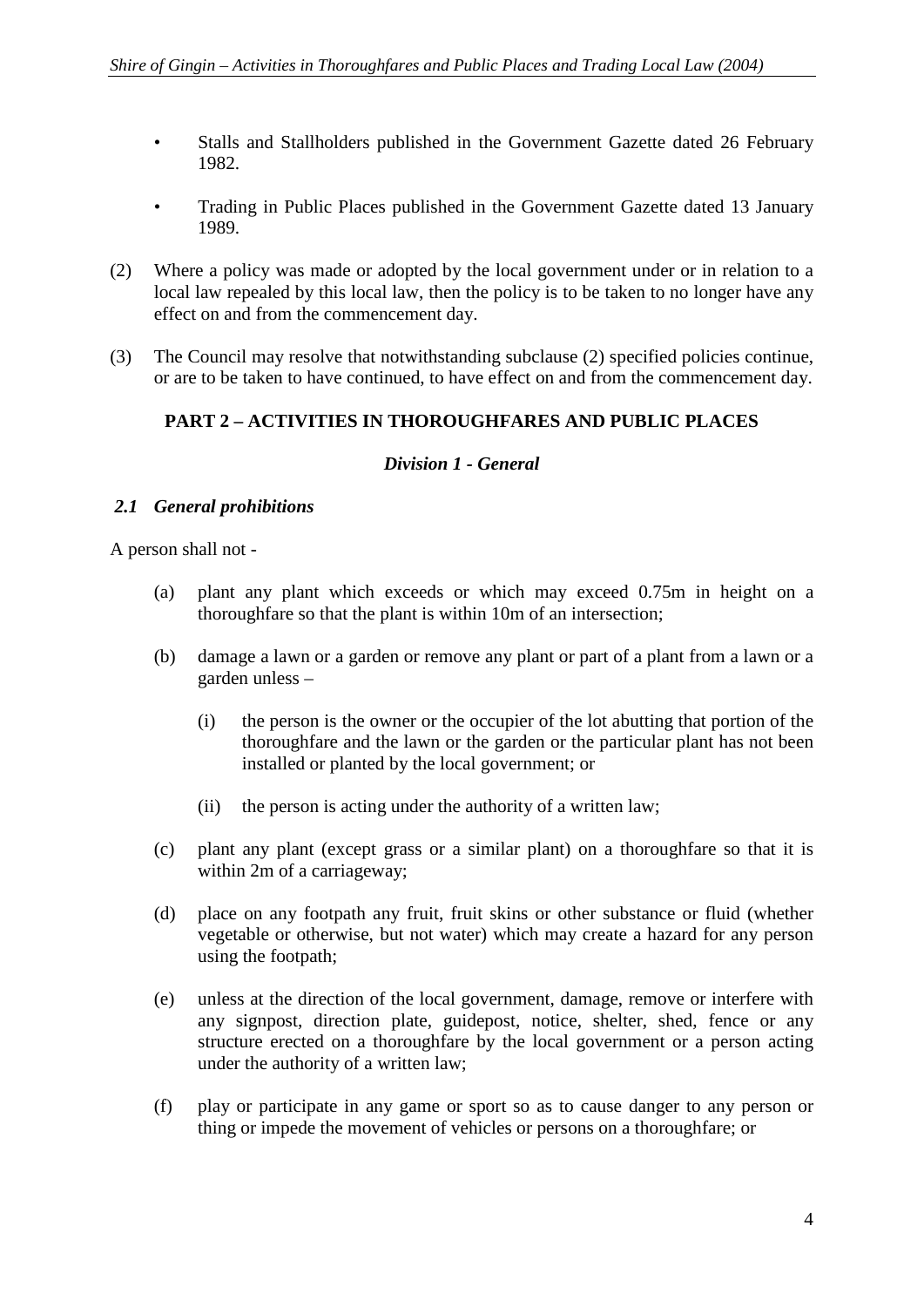(g) within a mall, arcade or verandah of a shopping centre, ride any bicycle, skateboard, rollerblades or similar device.

#### *2.2 Activities allowed with a permit - general*

- (1) A person shall not, without a permit
	- (a) dig or otherwise create a trench through or under a kerb or footpath;
	- (b) subject to Division 3 of this Part, throw, place or deposit any thing on a verge except for removal by the local government under a bulk rubbish collection, and then only in accordance with the terms and conditions and during the period of time advertised in connection with that collection by the local government;
	- (c) cause any obstruction to a vehicle or a person using a thoroughfare as a thoroughfare;
	- (d) cause any obstruction to a water channel or a water course in a thoroughfare;
	- (e) throw, place or drain offensive, noxious or dangerous fluid onto a thoroughfare;
	- (f) damage a thoroughfare;
	- (g) light any fire or burn any thing on a thoroughfare other than in a stove or fireplace provided for that purpose or under a permit issued under clause 5.13;
	- (h) fell any tree onto a thoroughfare;
	- (i) unless installing, or in order to maintain, a permissible verge treatment
		- (i) lay pipes under or provide taps on any verge; or
		- (ii) place or install any thing on any part of a thoroughfare, and without limiting the generality of the foregoing, any gravel, stone, flagstone, cement, concrete slabs, blocks, bricks, pebbles, plastic sheeting, kerbing, wood chips, bark or sawdust;
	- (j) provide, erect, install or use in or on any building, structure or land abutting on a thoroughfare any hoist or other thing for use over the thoroughfare;
	- (k) on a public place use anything or do anything so as to create a nuisance;
	- (l) place or cause to be placed on a thoroughfare a bulk rubbish container; or
	- (m) interfere with the soil of, or anything in a thoroughfare or take anything from a thoroughfare.
- (2) The local government may exempt a person from compliance with subclause (1) on the application of that person.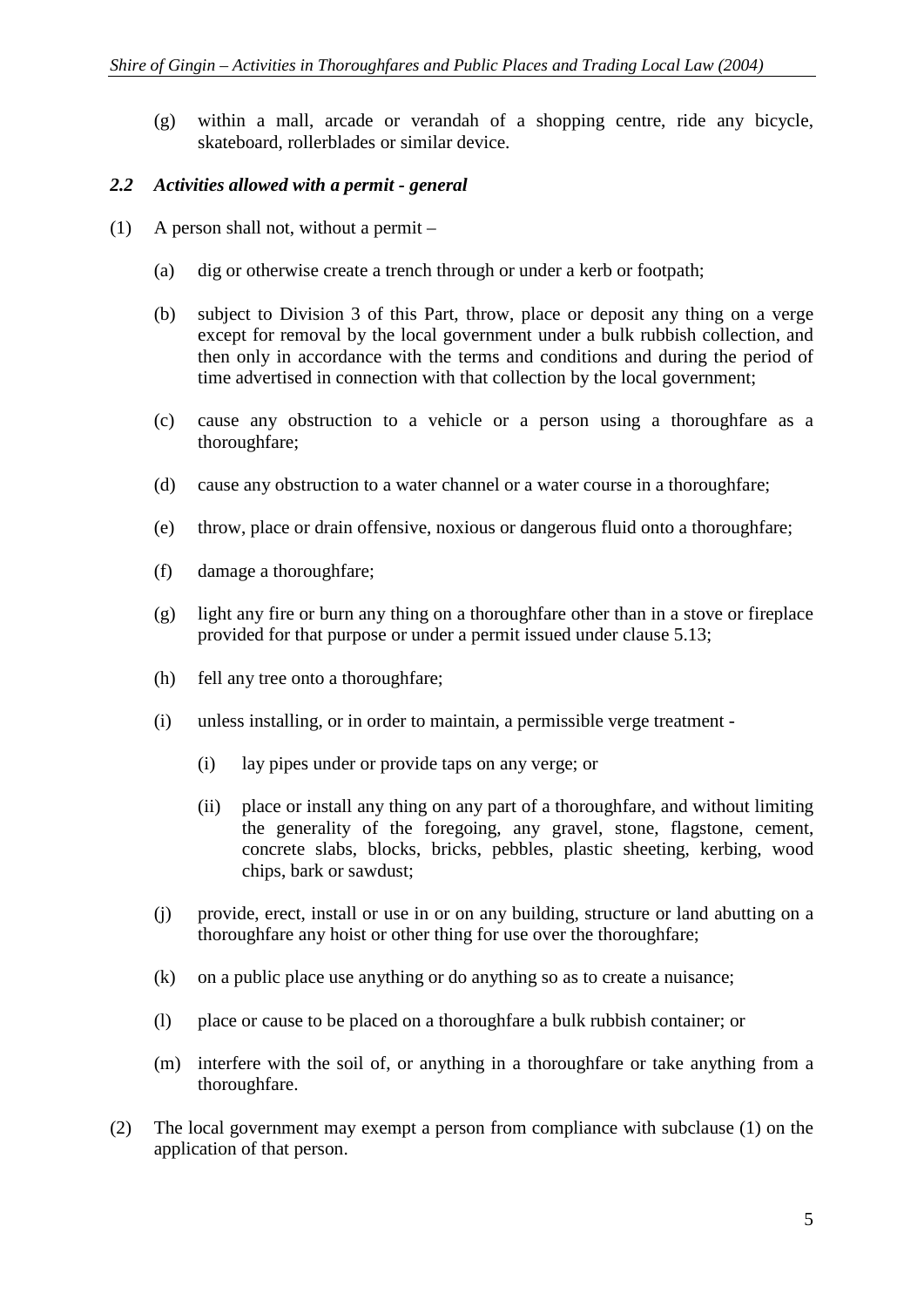#### *2.3 No possession and consumption of liquor on thoroughfare*

- (1) A person shall not consume any liquor or have in her or his possession or under her or his control any liquor on a thoroughfare unless –
	- (a) that is permitted under the Liquor Licensing Act 1988 or under another written law; or
	- (b) the person is doing so in accordance with a permit.
- (2) Subclause (1) does not apply where the liquor is in a sealed container.

#### *Division 2 - Vehicle crossing*

#### *Subdivision 1 - Temporary crossings*

#### *2.4 Permit required*

- (1) Where it is likely that works on a lot will involve vehicles leaving a thoroughfare and entering the lot, the person responsible for the works shall obtain a permit for the construction of a temporary crossing to protect the existing carriageway, kerb, drains and footpath, where –
	- (a) a crossing does not exist; or
	- (b) a crossing does exist, but the nature of the vehicles and their loads is such that they are likely to cause damage to the crossing.
- (2) The "person responsible for the works" in subclause (1) is to be taken to be
	- (a) the builder named on the building permit issued under the *Building Act 2011*, if one has been issued in relation to the works; or
	- (b) the registered proprietor of the lot, if no building permit has been issued under the *Building Act 2011* in relation to the works.
- (3) If the local government approves an application for a permit for the purpose of subclause (1), the permit is taken to be issued on the condition that until such time as the temporary crossing is removed, the permit holder shall keep the temporary crossing in good repair and in such a condition so as not to create any danger or obstruction to persons using the thoroughfare.

#### *Subdivision 2 - Redundant vehicle crossings*

#### *2.5 Removal of redundant crossing*

(1) Where works on a lot will result in a crossing no longer giving access to a lot, the crossing is to be removed and the kerb, drain, footpath, verge and any other part of the thoroughfare affected by the removal are to be reinstated to the satisfaction of the local government.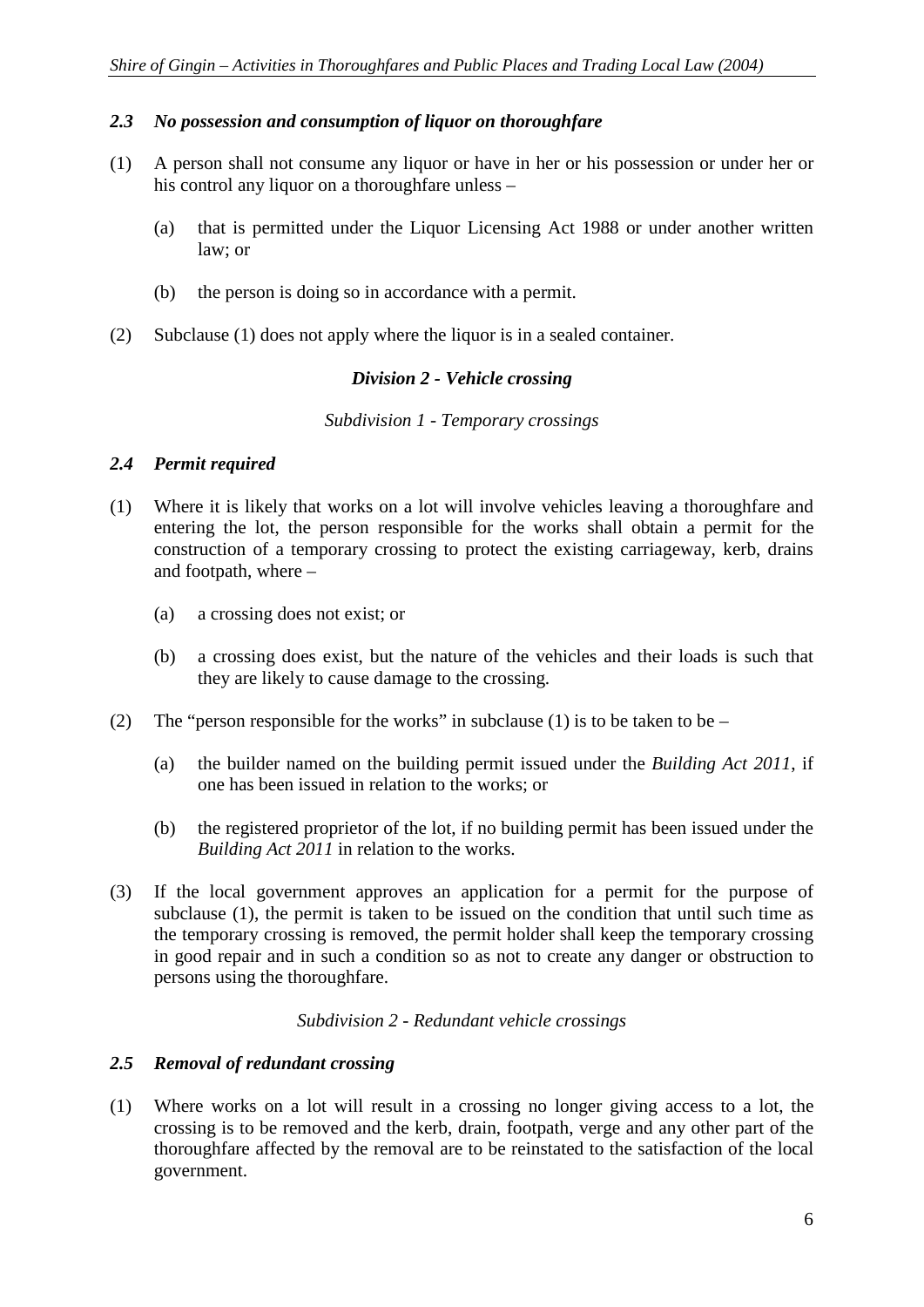- (2) The local government may give written notice to the owner or occupier of a lot requiring her or him to –
	- (a) remove any part of or all of a crossing which does not give access to the lot; and
	- (b) reinstate the kerb, drain, footpath, verge and any other part of the thoroughfare, which may be affected by the removal,

within the period of time stated in the notice, and the owner or occupier of the lot shall comply with that notice.

## *Division 3 - Verge treatments*

*Subdivision 1 - Preliminary* 

#### *2.6 Interpretation*

In this Division, unless the context otherwise requires -

**"acceptable material"** means any material which will create a hard surface, and which appears on a list of acceptable materials maintained by the local government.

#### *2.7 Application*

This Division only applies to townsites.

*Subdivision 2 - Permissible verge treatments* 

#### *2.8 Permissible verge treatments*

- (1) An owner or occupier of land which abuts on a verge may on that part of the verge directly in front of her or his land install a permissible verge treatment.
- (2) The permissible verge treatments are
	- (a) the planting and maintenance of a lawn;
	- (b) the planting and maintenance of a garden provided that
		- (i) clear sight visibility is maintained at all times for a person using the abutting thoroughfare in the vicinity of an intersection or bend in the thoroughfare or using a driveway on land adjacent to the thoroughfare for access to or from the thoroughfare; and
		- (ii) where there is no footpath, a pedestrian has safe and clear access of a minimum width of 1m along that part of the verge immediately adjacent to the kerb;
	- (c) the installation of an acceptable material; or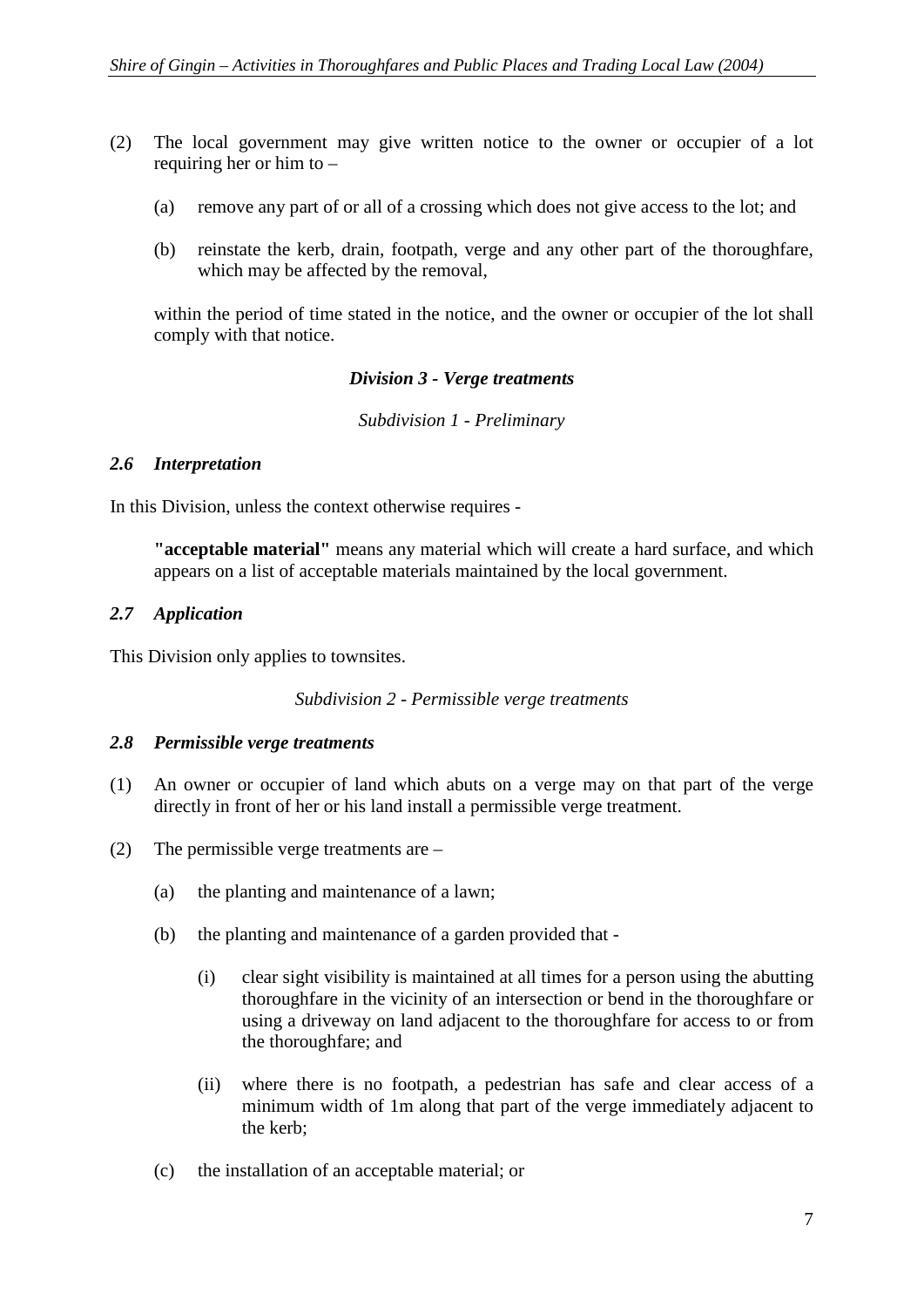(d) the installation over no more than one third of the area of the verge (excluding any vehicle crossing) of an acceptable material in accordance with paragraph (c), and the planting and maintenance of either a lawn or a garden on the balance of the verge in accordance with paragraph (a) or (b).

## *2.9 Only permissible verge treatments to be installed*

- (1) A person shall not install or maintain a verge treatment which is not a permissible verge treatment.
- (2) The owner and occupier of the lot abutting a verge treatment referred to in subclause (1) are each to be taken to have installed and maintained that verge treatment for the purposes of this clause and clause 2.10.

#### *2.10 Obligations of owner or occupier*

An owner or occupier who installs or maintains a permissible verge treatment shall -

- (a) keep the permissible verge treatment in a good and tidy condition and ensure, where the verge treatment is a garden or lawn, that a footpath on the verge and a carriageway adjoining the verge is not obstructed by the verge treatment;
- (b) not place any obstruction on or around the verge treatment; and
- (c) not disturb a footpath on the verge.

## *2.11 Notice to owner or occupier*

The local government may give a notice in writing to the owner or the occupier of a lot abutting on a verge to make good, within the time specified in the notice, any breach of a provision of this Division.

#### *Subdivision 3 - Existing verge treatments*

## *2.12 Transitional provision*

(1) In this clause –

**"former provisions"** means the local law of the local government which permitted certain types of verge treatments, whether with or without the consent of the local government, and which was repealed by this local law.

- (2) A verge treatment which
	- (a) was installed prior to the commencement day; and
	- (b) on the commencement day is a type of verge treatment which was permitted under and complied with the former provisions,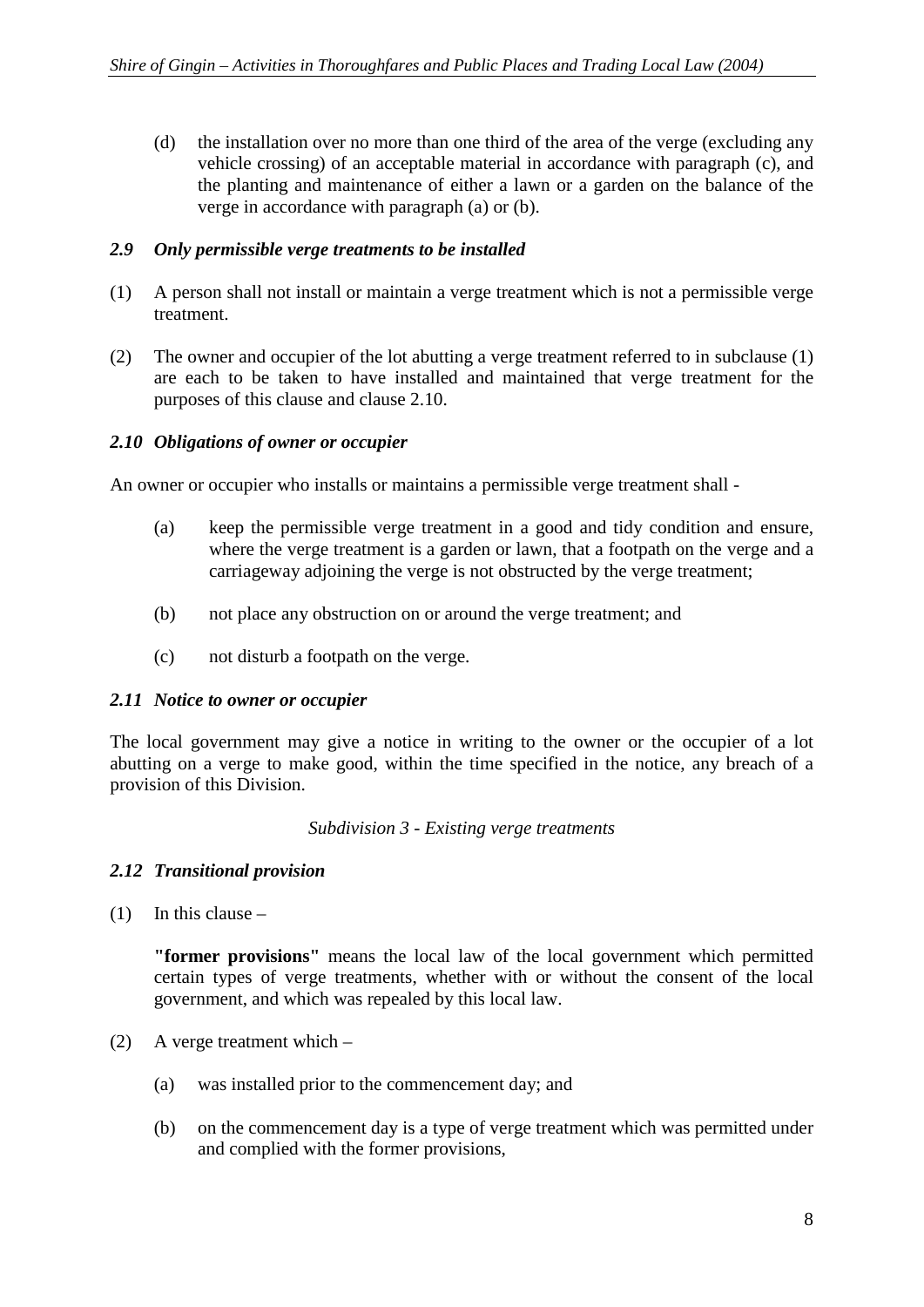is to be taken to be a permissible verge treatment for so long as the verge treatment remains of the same type and continues to comply with the former provisions.

#### *Subdivision 4 - Public works*

#### *2.13 Power to carry out public works on verge*

Where the local government or an authority empowered to do so under a written law disturbs a verge, the local government or the authority -

- (a) is not liable to compensate any person for that disturbance;
- (b) may backfill with sand, if necessary, any garden or lawn; and
- (c) is not liable to replace or restore any
	- (i) verge treatment and, in particular, any plant or any acceptable material or other hard surface; or
	- (ii) sprinklers, pipes or other reticulation equipment.

#### *Division 4 - Property numbers*

*Subdivision 1 - Preliminary* 

#### *2.14 Interpretation*

In this Division, unless the context requires otherwise -

**"Number"** means a number of a lot with or without an alphabetical suffix indicating the address of the lot by reference to a thoroughfare.

*Subdivision 2 - Assignment and marking of numbers* 

#### *2.15 Assignment of numbers*

The local government may assign a Number to a lot in the district and may assign another Number to the lot instead of that previously assigned.

#### *Division 5 - Fencing*

#### *2.16 Public place – Item 4(1) of Division 1, Schedule 3.1 of Act (Powers Under Notices to Owners or Occupiers of Land)*

The following places are specified as a public place for the purpose of item 4(1) of Division 1 of Schedule  $3.1$  of the Act –

- (a) a public place, as that term is defined in clause 1.2; and
- (b) local government property.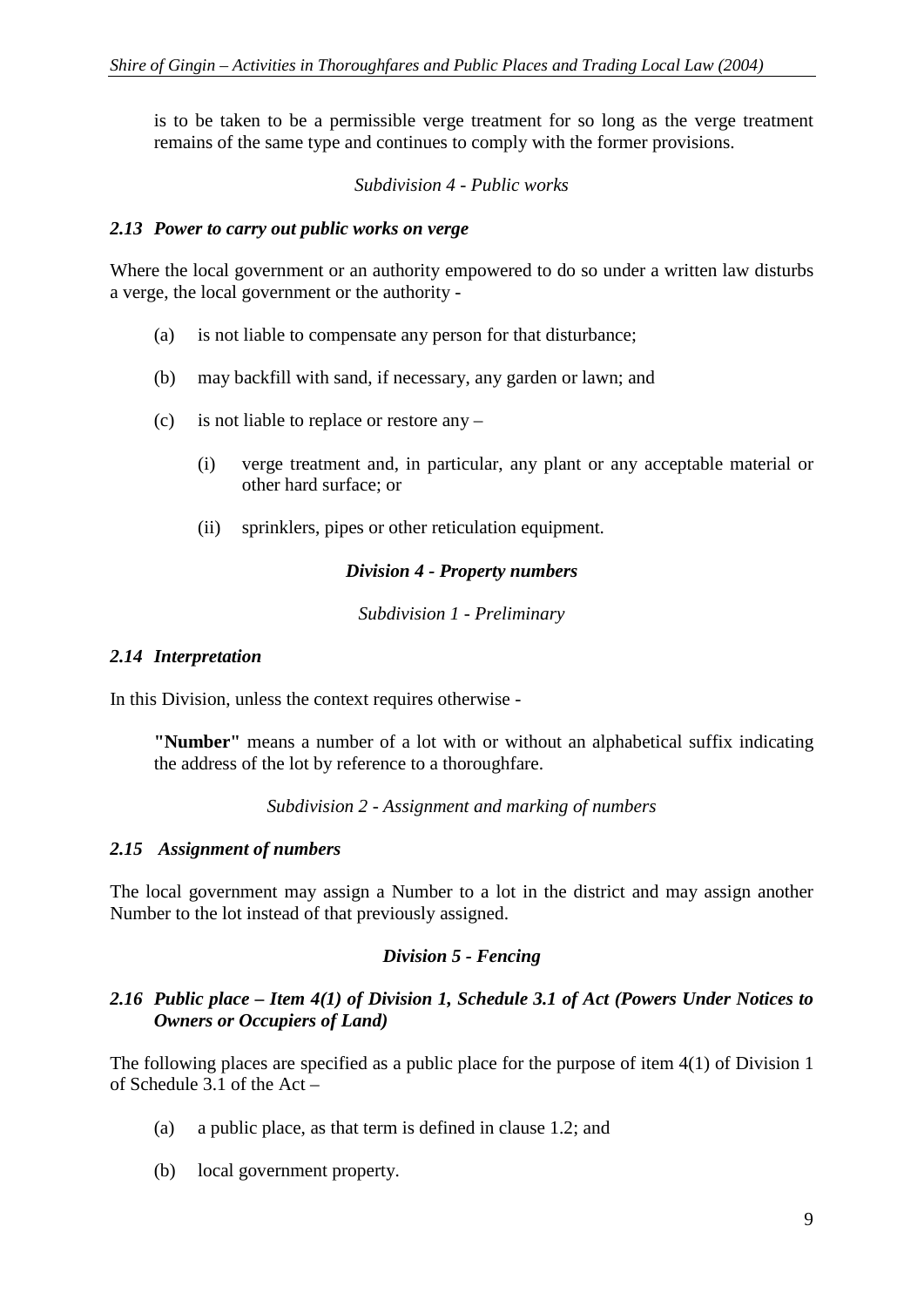#### *Division 6 - Signs erected by the local government*

## *2.17 Signs*

- (1) A local government may erect a sign on a public place specifying any conditions of use which apply to that place.
- (2) A person shall comply with a sign erected under subclause (1).
- (3) A condition of use specified on a sign erected under subclause (1) is to be for the purpose of giving notice of the effect of a provision of this local law.

## *2.18 Transitional*

Where a sign erected on a public place has been erected under a local law of the local government repealed by this local law, then on and from the commencement day, it is to be taken to be a sign erected under clause 2.17 if –

- (a) the sign specifies a condition of use relating to the public place which gives notice of the effect of a provision of this local law; and
- (b) the condition of use specified is not inconsistent with any provision of this local law.

## *Division 7 - Driving on a closed thoroughfare*

## *2.19 No driving on closed thoroughfare*

- (1) A person shall not drive or take a vehicle on a closed thoroughfare unless
	- (a) that is in accordance with any limits or exceptions specified in the order made under section 3.50 of the Act; or
	- (b) the person has first obtained a permit.
- $(2)$  In this clause –

**"closed thoroughfare"** means a thoroughfare wholly or partially closed under section 3.50 or 3.50A of the Act.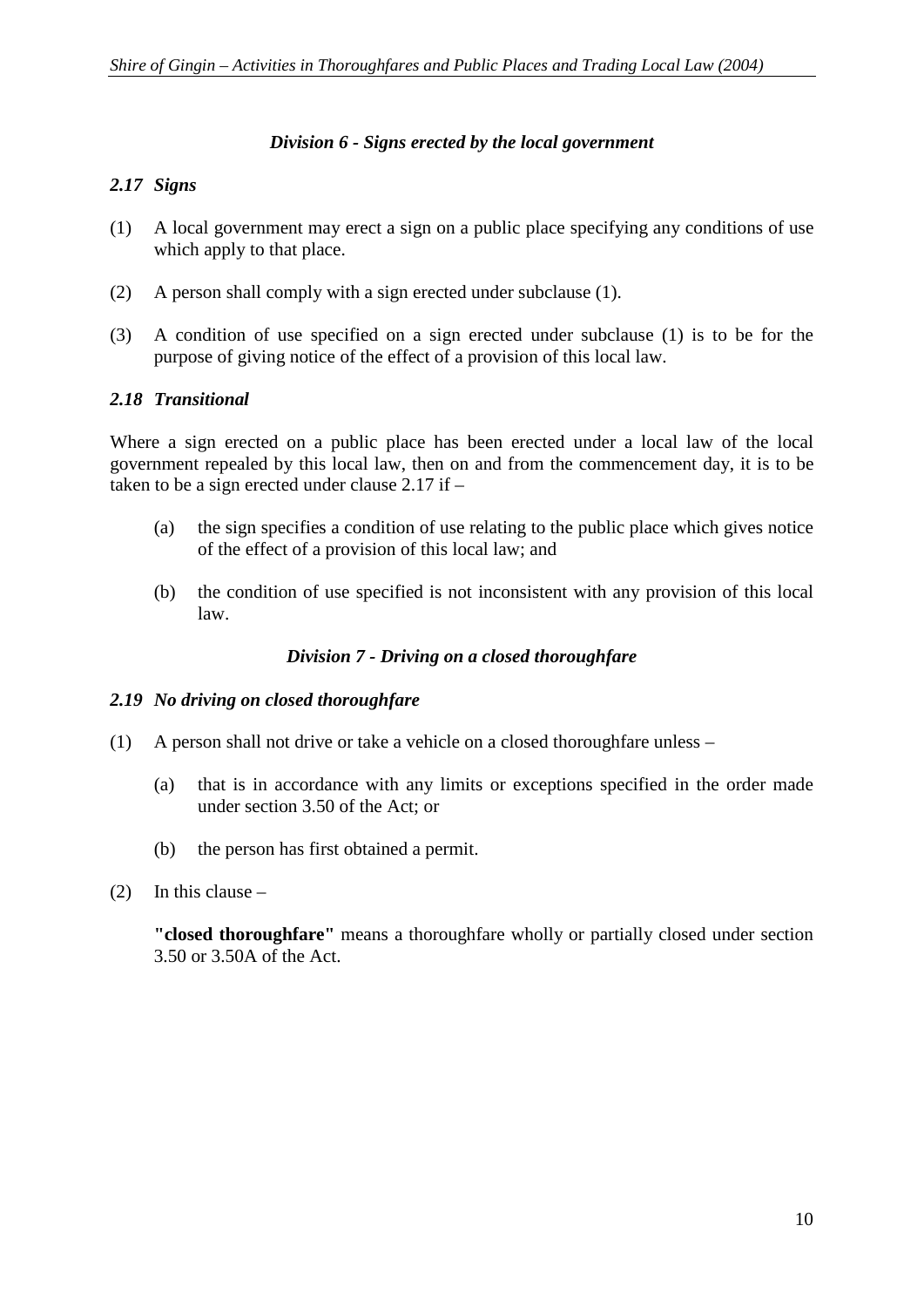## **PART 3 – ADVERTISING SIGNS ON THOROUGHFARES**

## *Division 1 - Preliminary*

#### *3.1 Interpretation*

In this Part, unless the context otherwise requires -

**"advertising sign"** means a sign used for the purpose of advertisement and includes an "election sign";

**"direction sign"** means a sign which indicates the direction of another place, activity or event, but does not include any such sign erected or affixed by the local government or the Commissioner of Main Roads;

**"election sign"** means a sign or poster which advertises any aspect of a forthcoming Federal, State or Local Government election;

**"portable direction sign"** means a portable free standing direction sign; and

**"portable sign"** means a portable free standing advertising sign.

#### *Division 2 - Permit*

#### *3.2 Advertising signs and portable direction signs*

- (1) A person shall not, without a permit
	- (a) erect or place an advertising sign on a thoroughfare; or
	- (b) post any bill or paint, place or affix any advertisement on a thoroughfare.
- (2) Notwithstanding subclause (1), a permit is not required in respect of a portable direction sign which neither exceeds 500mm in height nor 0.5m2 in area, provided that the sign is placed or erected on a thoroughfare on an infrequent or occasional basis only to direct attention to a place, activity or event during the hours of that activity or event.
- (3) Notwithstanding subclause (1), a person shall not erect or place an advertising sign
	- (a) on a footpath;
	- (b) over any footpath where the resulting vertical clearance between the sign and the footpath is less than 2.5m;
	- (c) on or within 3m of a carriageway;
	- (d) in any other location where, in the opinion of the local government, the sign is likely to obstruct lines of sight along a thoroughfare or cause danger to any person using the thoroughfare; or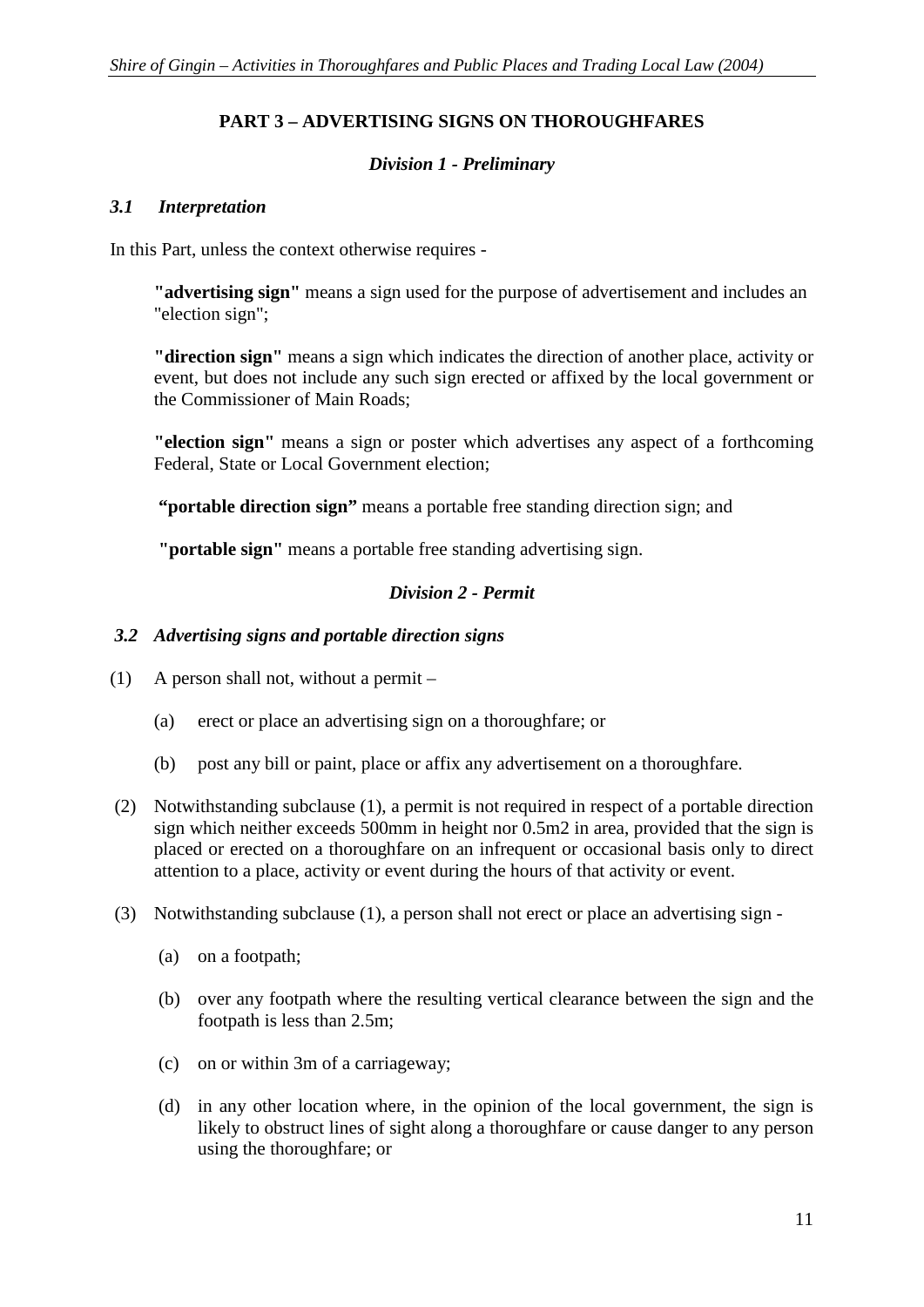(e) on any natural feature, including a rock or tree, on a thoroughfare, or on any bridge or the structural approaches to a bridge.

#### *3.3 Matters to be considered in determining application for permit*

In determining an application for a permit for the purpose of clause  $3.2(1)$ , the local government is to have regard to -

- (a) any other written law regulating the erection or placement of signs within the district;
- (b) the dimensions of the sign;
- (c) other advertising signs already approved or erected in the vicinity of the proposed location of the sign;
- (d) whether or not the sign will create a hazard to persons using a thoroughfare; and
- (e) the amount of the public liability insurance cover, if any, to be obtained by the applicant.

#### *Division 3 – Conditions on permit*

#### *3.4 Conditions on portable sign*

If the local government approves an application for a permit for a portable sign, the application is to be taken to be approved subject to the following conditions –

- (a) the portable sign shall
	- (i) not exceed 1m in height;
	- (ii) not exceed an area of 1m2 on any side;
	- (iii) relate only to the business activity described on the permit;
	- (iv) contain letters not less than 200mm in height;
	- (v) not be erected in any position other than immediately adjacent to the building or the business to which the sign relates;
	- (vi) be removed each day at the close of the business to which it relates and not be erected again until the business next opens for trading;
	- (vii) be secured in position in accordance with any requirements of the local government;
	- (viii) be placed so as not to obstruct or impede the reasonable use of a thoroughfare or access to a place by any person; and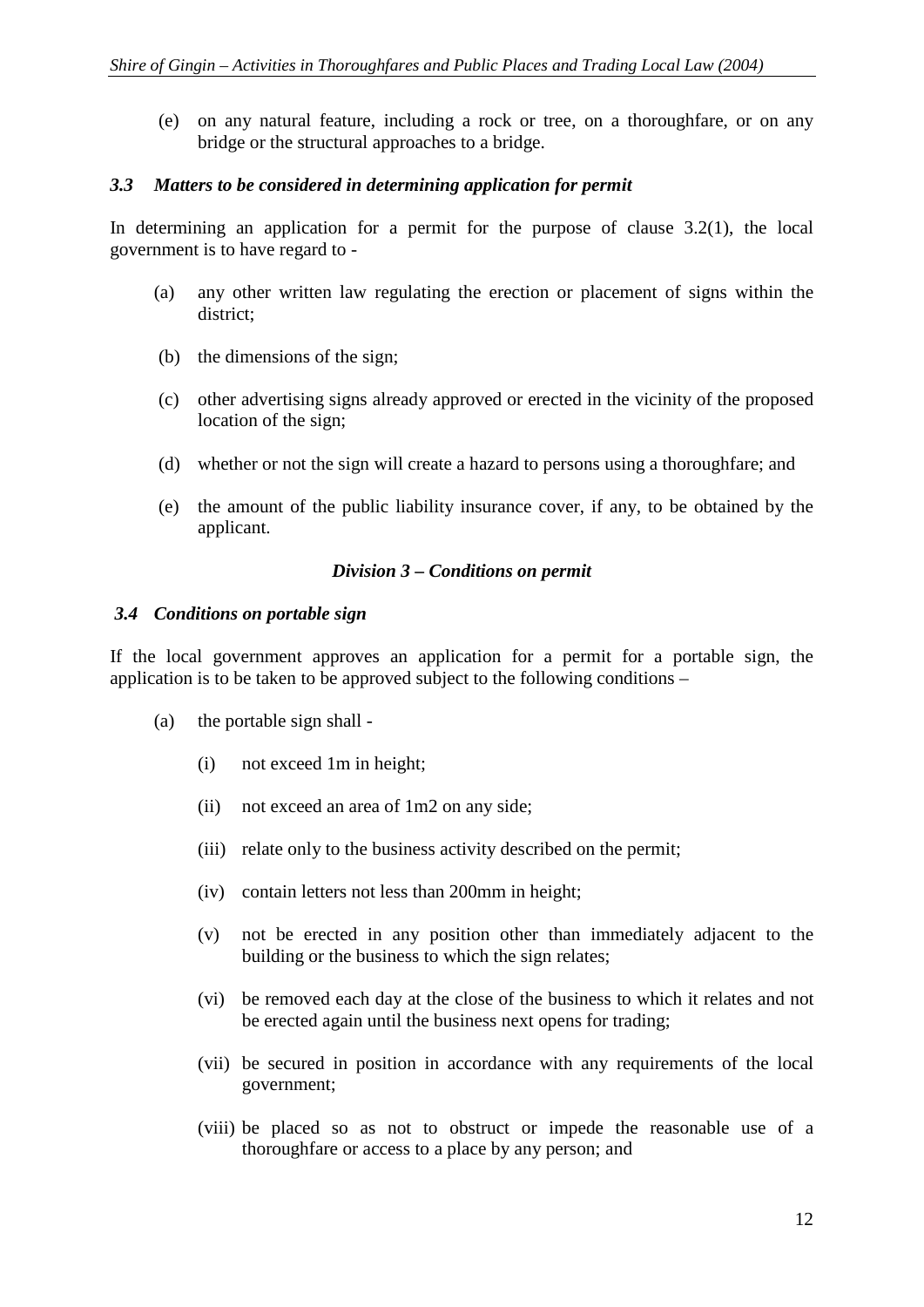- (ix) be maintained in good condition; and
- (b) no more than one portable sign shall be erected in relation to the one building or business.

#### *3.5 Conditions on election sign*

If the local government approves an application for a permit for the erection or placement of an election sign on a thoroughfare, the application is to be taken to be approved subject to the  $sign -$ 

- (a) being erected at least 30m from any intersection;
- (b) being free standing and not being affixed to any existing sign, post, power or light pole, or similar structure;
- (c) being placed so as not to obstruct or impede the reasonable use of a thoroughfare, or access to a place by any person;
- (d) being placed so as not to obstruct or impede the vision of a driver of a vehicle entering or leaving a thoroughfare or crossing;
- (e) being maintained in good condition;
- (f) not being erected until the election to which it relates has been officially announced;
- (g) being removed within 24 hours of the close of polls on voting day;
- (h) not being placed within 100m of any works on the thoroughfare;
- (i) being securely installed;
- (j) not being an illuminated sign;
- (k) not incorporating reflective or fluorescent materials; and
- (l) not displaying only part of a message which is to be read with other separate signs in order to obtain the whole message.

## **PART 4 – OBSTRUCTING ANIMALS, VEHICLES OR SHOPPING TROLLEYS**

#### *Division 1 - Animals and vehicles*

#### *4.1 Leaving animal or vehicle in public place or on local government property*

(1) A person shall not leave an animal or a vehicle, or any part of a vehicle, in a public place or on local government property so that it obstructs the use of any part of that public place or local government property, unless that person has first obtained a permit or is authorised to do so under a written law.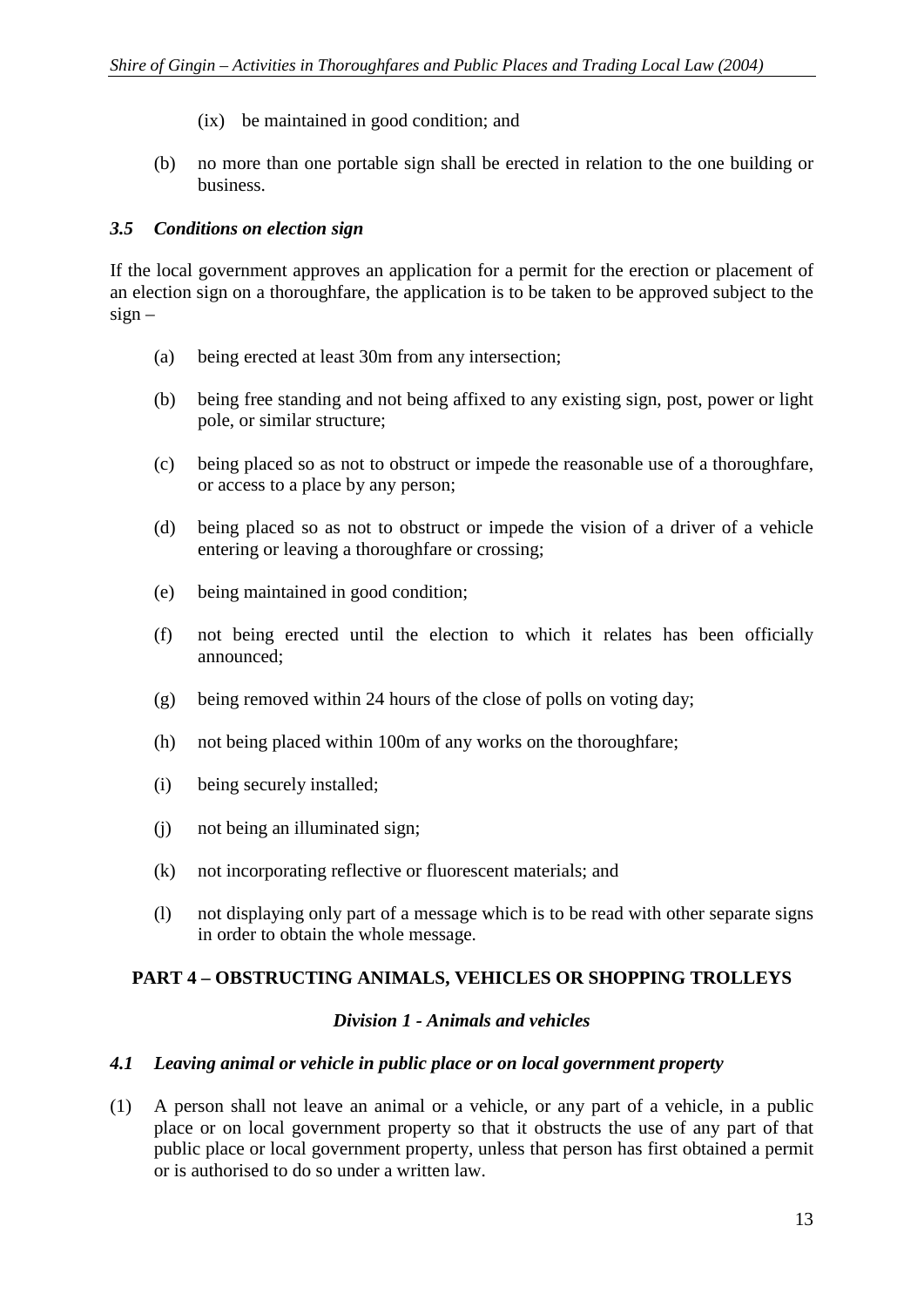- (2) A person will not contravene subclause (1) where the animal is secured or tethered for a period not exceeding 1 hour.
- (3) A person will not contravene subclause (1) where the vehicle is left for a period not exceeding 24 hours.

## *4.2 Prohibitions relating to animals*

- (1) In subclause (2), "owner" in relation to an animal includes
	- (a) an owner of it;
	- (b) a person in possession of it;
	- (c) a person who has control of it; and
	- (d) a person who ordinarily occupies the premises where the animal is permitted to stay.
- (2) An owner of an animal shall not
	- (a) allow the animal to enter or remain for any time on any thoroughfare except for the use of the thoroughfare as a thoroughfare and unless it is led, ridden or driven;
	- (b) allow an animal which has a contagious or infectious disease to be led, ridden or driven in a public place; or
	- (c) train or race the animal on a thoroughfare.
- (3) An owner of a horse shall not lead, ride or drive a horse on a thoroughfare in a built-up area, unless that person does so under a permit or under the authority of a written law.

## *Division 2 - Shopping trolleys*

## *4.3 Interpretation*

In this Division –

**"retailer"** means a proprietor of a shop in respect of which shopping trolleys are provided for the use of customers of the shop; and

**"shopping trolley"** means a wheeled container or receptacle supplied by a retailer to enable a person to transport goods.

## *4.4 Shopping trolley to be marked*

A retailer shall clearly mark its name or its trading name on any shopping trolley made available for the use of customers.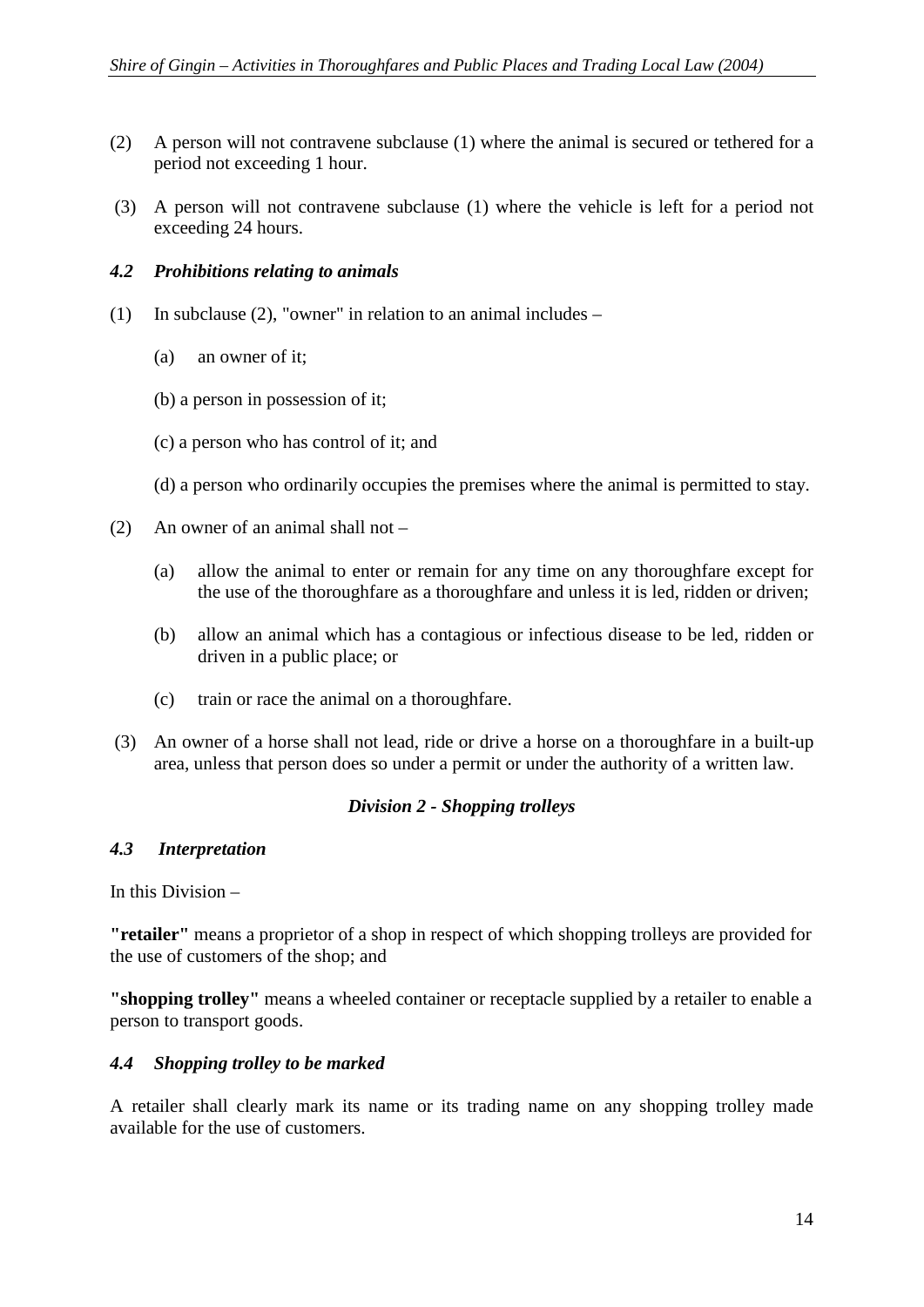## *4.5 Person not to leave trolley in public place*

A person shall not leave a shopping trolley in a public place other than in an area set aside for the storage of shopping trolleys.

## *4.6 Retailer to remove abandoned trolley*

- (1) If a shopping trolley is found in a public place, other than in an area set aside for the storage of shopping trolleys, the local government may advise (verbally or in writing) a retailer whose name is marked on the trolley of the location of the shopping trolley.
- (2) A retailer shall remove a shopping trolley within 24 hours of being so advised under subclause (1), unless the retailer -
	- (a) requests the local government to collect and deliver the shopping trolley to the retailer; and
	- (b) pays any fee for that collection and delivery (imposed and determined under and in accordance with sections 6.16 to 6.19 of the Act) within the period specified by the local government.

## *4.7 Retailer taken to own trolley*

In the absence of any proof to the contrary, a shopping trolley is to be taken to belong to a retailer whose name is marked on the trolley.

## **PART 5 - ROADSIDE CONSERVATION**

#### *Division 1 - Preliminary*

## *5.1 Interpretation*

In this Part -

**"MRWA"** means Main Roads Western Australia;

**"protected flora"** has the meaning given to it in section 6(1) of the Wildlife Conservation Act 1950;

**"rare flora"** has the meaning given to it in section 23F of the Wildlife Conservation Act 1950;

**"Roadside Conservation Committee"** means the Roadside Conservation Committee appointed by the responsible Minister; and

**"special environmental area"** means an area designated as such under clause 5.7.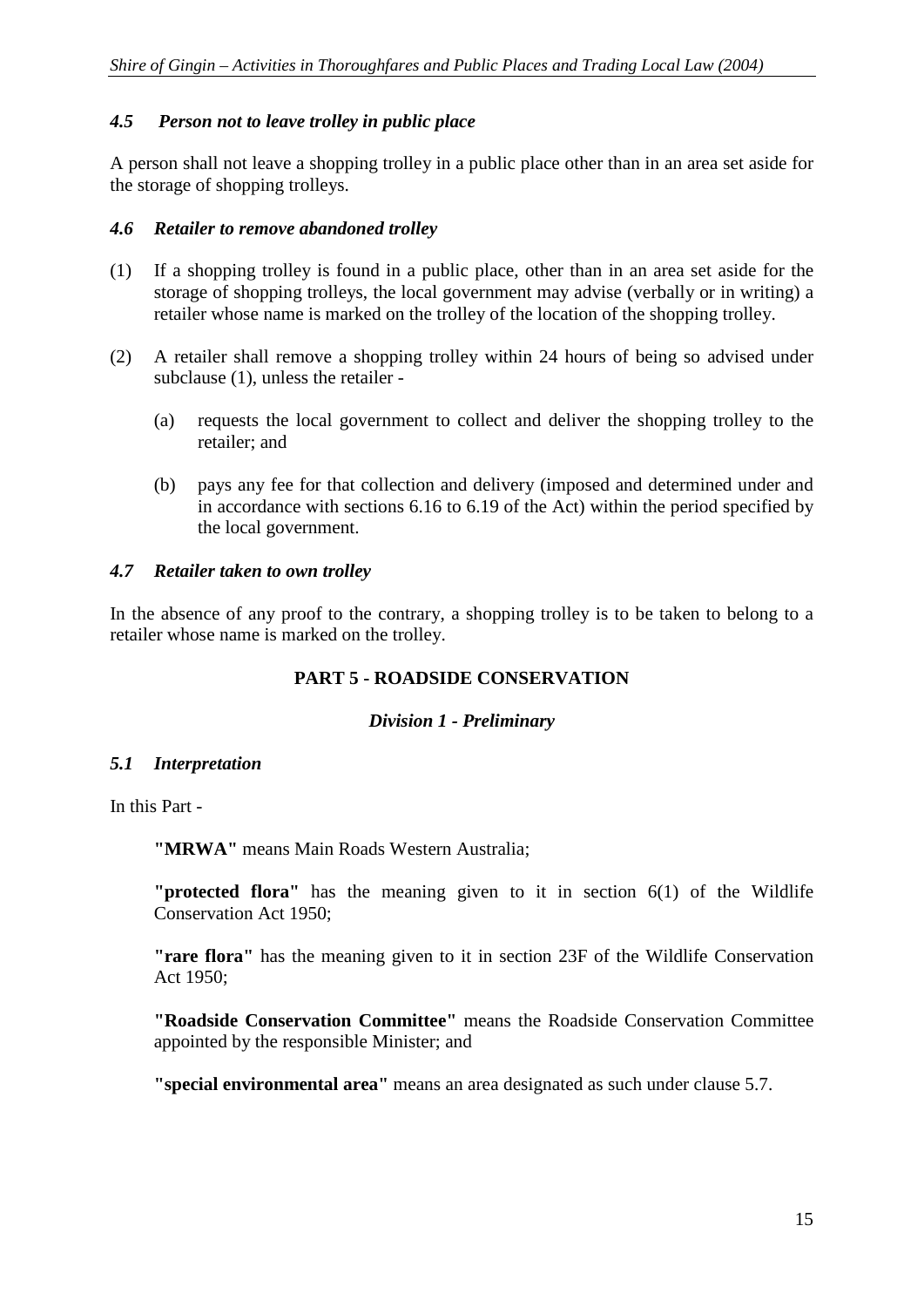## *5.2 Application*

This Part does not apply to townsites.

#### *Division 2 - Flora roads*

## *5.3 Declaration of flora road*

The local government may declare a thoroughfare which has, in the opinion of the local government, high quality roadside vegetation to be a flora road.

#### *5.4 Construction works on flora roads*

Construction and maintenance work carried out by the local government on a flora road is to be in accordance with the Handbook of Environmental Practice for Road Construction and Maintenance Works.

#### *5.5 Signposting of flora roads*

The local government may signpost flora roads with the standard MRWA 'flora road' sign.

#### *5.6 Driving only on carriageway of flora roads*

- (1) A person driving or riding a vehicle on a flora road shall only drive or ride the vehicle on the carriageway.
- (2) Subclause (1) does not apply where
	- (a) conditions on the thoroughfare do not reasonably permit a vehicle to remain on the carriageway;
	- (b) there is no carriageway; or
	- (c) an exemption from the application of subclause (1) has been obtained from the local government.

#### *Division 3 - Special environmental areas*

#### *5.7 Designation of special environmental areas*

The local government may designate a thoroughfare, or any part of a thoroughfare, as a special environmental area which -

- (a) has protected flora or rare flora; or
- (b) in the opinion of the local government, has environmental, aesthetic or cultural significance.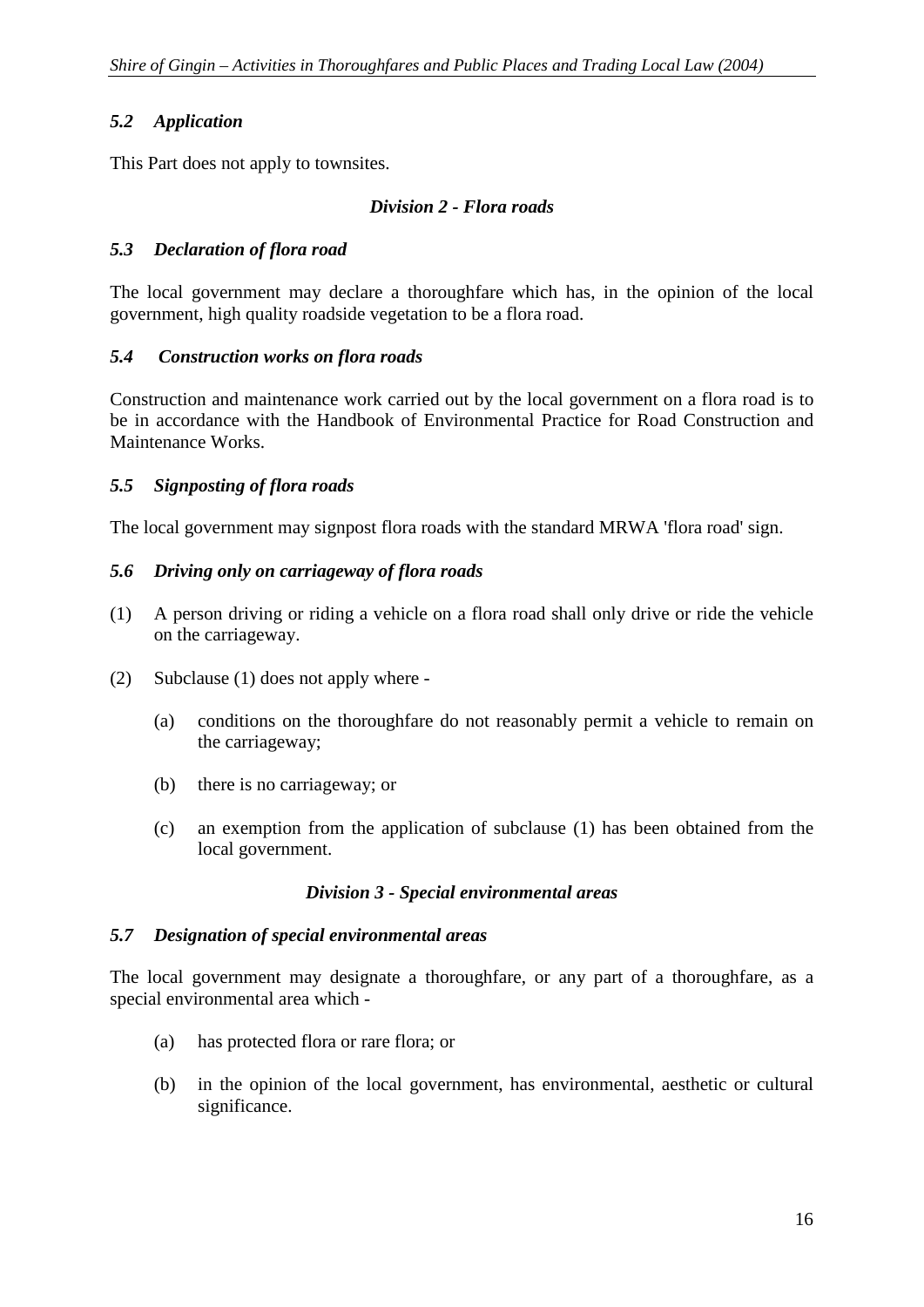## *5.8 Marking of special environmental areas*

The local government is to mark and keep a register of each thoroughfare, or part of a thoroughfare, designated as a special environmental area.

## *Division 4 – Planting in thoroughfares*

#### *5.9 Permit to plant*

A person shall not plant any plant or sow any seeds in a thoroughfare without first obtaining a permit.

#### *5.10 Relevant considerations in determining application*

In determining an application for a permit for the purpose of clause 5.9, the local government is to have regard to -

- (a) existing vegetation within that part of the thoroughfare in which the planting is to take place; and
- (b) the diversity of species and the prevalence of the species which are to be planted or sown.

#### *Division 5 - Clearance of vegetation*

## *5.11 Permit to clear*

A person shall not clear and maintain in a cleared state, the surface of a thoroughfare within 1m of that person's land without first obtaining a permit and any other approvals which may be required under any written law.

## *5.12 Application for permit*

In addition to the requirements of clause  $7.1(2)$ , a person making an application for a permit for the purpose of clause 5.11 shall submit a sketch plan clearly showing the boundary of the person's land and the portions of the thoroughfare joining that person's land which are to be cleared.

#### *Division 6 - Fire management*

#### *5.13 Permit to burn thoroughfare*

A person shall not burn part of a thoroughfare without first obtaining a permit or unless acting under the authority of any other written law.

## *5.14 Application for permit*

In addition to the requirements of clause 7.1(2), an application for a permit for the purposes of clause  $5.13$  shall  $-$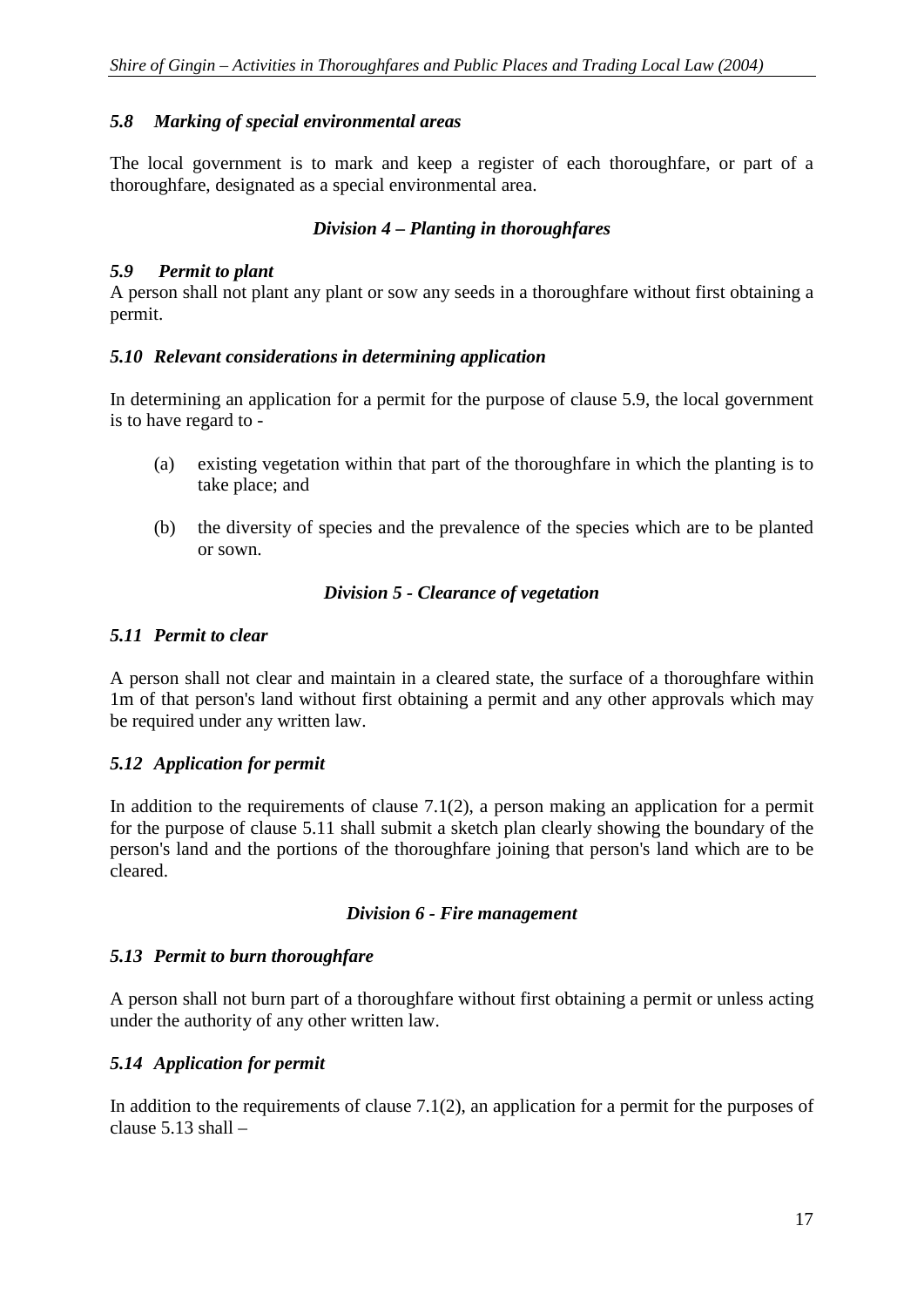- (a) include a sketch plan showing the portions of a thoroughfare which are proposed to be burned; and
- (b) advise of the estimated fire intensity and the measures to be taken to protect upper storey vegetation from the burn.

## *5.15 When application for permit can be approved*

The local government may approve an application for a permit for the purpose of clause 5.13 only if the burning of the particular part of the thoroughfare will -

- (a) reduce a fire hazard and alternative means of reducing that hazard, such as slashing or the use of herbicides, are considered by the local government to be not feasible or more detrimental to native flora and fauna than burning; or
- (b) in the opinion of the local government, be beneficial for the preservation and conservation of native flora and fauna.

## *5.16 Prohibitions on burning*

Notwithstanding anything to the contrary in this local law, an application for a permit for the purpose of clause 5.13 is not to be approved by the local government -

- (a) for burning between 31 August and 1 May of the following year where the intensity of the burn could damage native flora and fauna; or
- (b) in any year to any person for any part of a thoroughfare which is on the opposite side of the carriageway to that portion of the thoroughfare for which a permit to burn has been approved in the same year, unless the Council deems it necessary to remove a significant fire risk.

## *Division 7 - Firebreaks*

## *5.17 Permit for firebreaks on thoroughfares*

A person shall not construct a firebreak on a thoroughfare without first obtaining a permit.

## *5.18 When application for permit cannot be approved*

- (1) The local government is not to approve an application for a permit for the purpose of clause 5.17 where the thoroughfare is less than 20m wide.
- (2) Subclause (1) does not apply where the firebreak is, in the opinion of the local government, desirable for the protection of roadside vegetation.

## *Division 8 - Commercial wildflower harvesting on thoroughfares*

## *5.19 General prohibition on commercial wildflower harvesting*

Subject to clause 5.20, a person shall not commercially harvest native flora on a thoroughfare.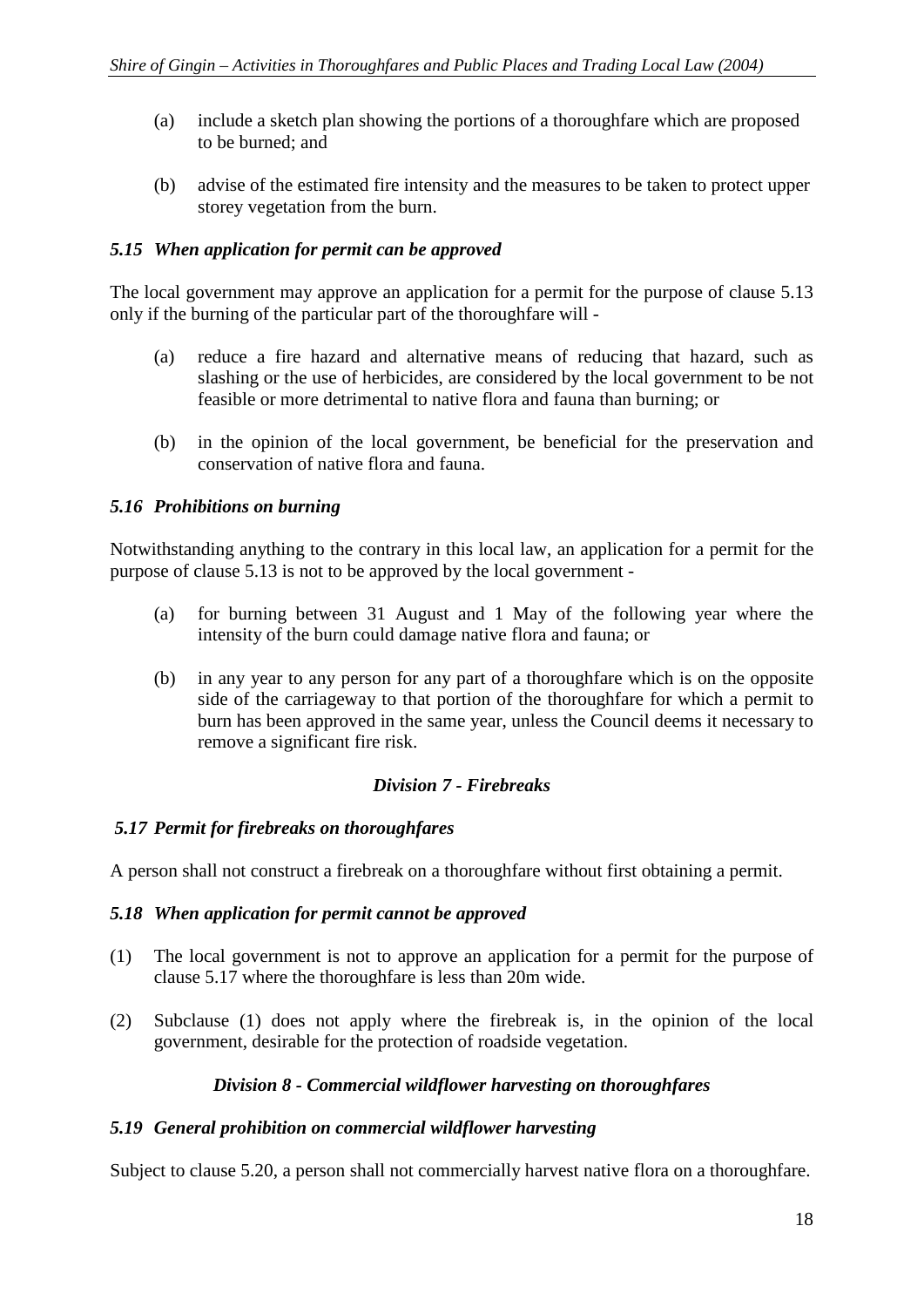#### *5.20 Permit for revegetation projects*

- (1) A person shall not collect seed from native flora on a thoroughfare without first obtaining a permit.
- (2) The local government may approve an application for a permit under subclause (1) only where-
	- (a) the seed is required for a revegetation project in any part of the district; and
	- (b) the thoroughfare, or the relevant part of it, is not a special environmental area.
- (3) Unless the local government specifically provides to the contrary on a permit, if the local government approves an application for a permit for the purpose of subclause (1) it is to be taken to be approved subject to the following conditions –
	- (a) the collection of the seed is to be carried out so as not to endanger the long time survival of the native flora on the thoroughfare; and
	- (b) any licence or approval which may be required under any other written law is to be obtained by the applicant.

## **PART 6 - TRADING IN THOROUGHFARES AND PUBLIC PLACES**

#### *Division 1 - Stallholders and traders*

*Subdivision 1 - Preliminary* 

#### *6.1 Interpretation*

In this Division, unless the context otherwise requires -

**"Competition Principles Agreement"** means the Competition Principles Agreement executed by each State and Territory of the Commonwealth and the Commonwealth of Australia on 11 April 1995;

**"public place"** includes -

(a) any thoroughfare or place which the public are allowed to use whether or not the thoroughfare or place is on private property; and

(b) local government property,

but does not include premises on private property from which trading is lawfully conducted under a written law.

**"stall"** means a movable or temporarily fixed structure, stand or table in, on or from which goods or services are sold, hired or offered for sale or hire;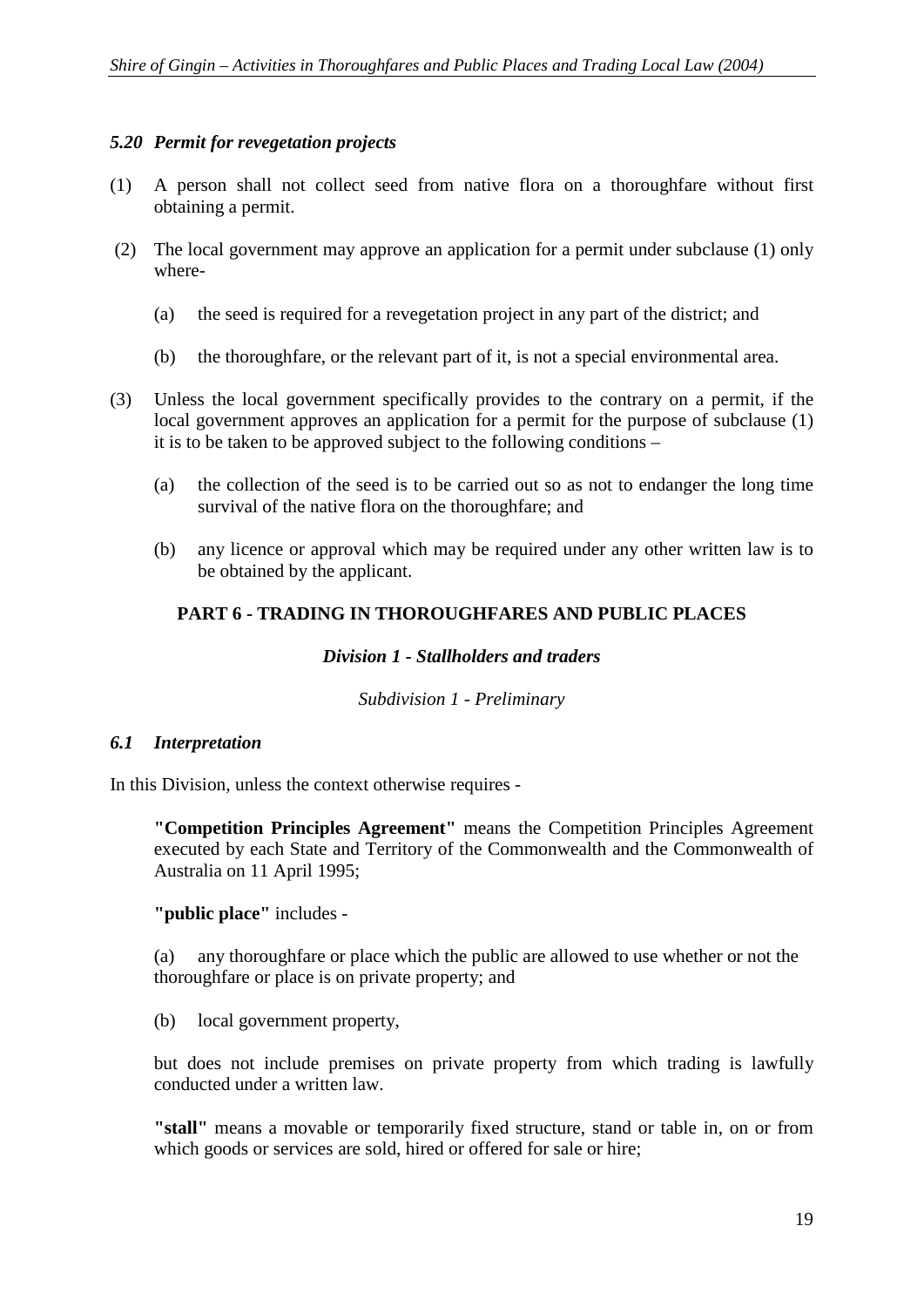**"stallholder"** means a person in charge of a stall;

**"stallholder's permit"** means a permit issued to a stallholder;

**"trader"** means a person who carries on trading; "trader's permit" means a permit issued to a trader; and

**"trading"** includes –

- (a) the selling or hiring of, the offering for sale or hire of or the soliciting of orders for goods or services in a public place;
- (b) displaying goods in any public place for the purpose of
	- (i) offering them for sale or hire;
	- (ii) inviting offers for their sale or hire;
	- (iii) soliciting orders for them; or
	- (iv) carrying out any other transaction in relation to them; and
- (c) the going from place to place, whether or not public places, and
	- (i) offering goods or services for sale or hire; or
	- (ii) inviting offers or soliciting orders for the sale or the hire of goods or services,

but does not include –

(d) the delivery of pre-ordered goods of services to the purchaser of those goods or services or to the person nominated by the purchaser of those goods or services whether or not payment for those goods or services is accepted on delivery; or

the taking of further orders for goods or services from the purchaser of those preordered goods or services or from the person nominated by the purchaser of those pre-ordered goods or services when those orders are taken at the same time as a previous order is being delivered, whether or not payment is made for those goods or services at the time of taking the order;

- (e) the setting up of a stall or the conducting of a business at a stall under the authority of a stallholder's permit;
- (f) the selling or the offering for sale of goods and services to, or the soliciting of orders for goods and services from a person who sells those goods or services;
- (g) the selling or the offering for sale or hire by a person of goods of her or his own manufacture or services which he or she provides; and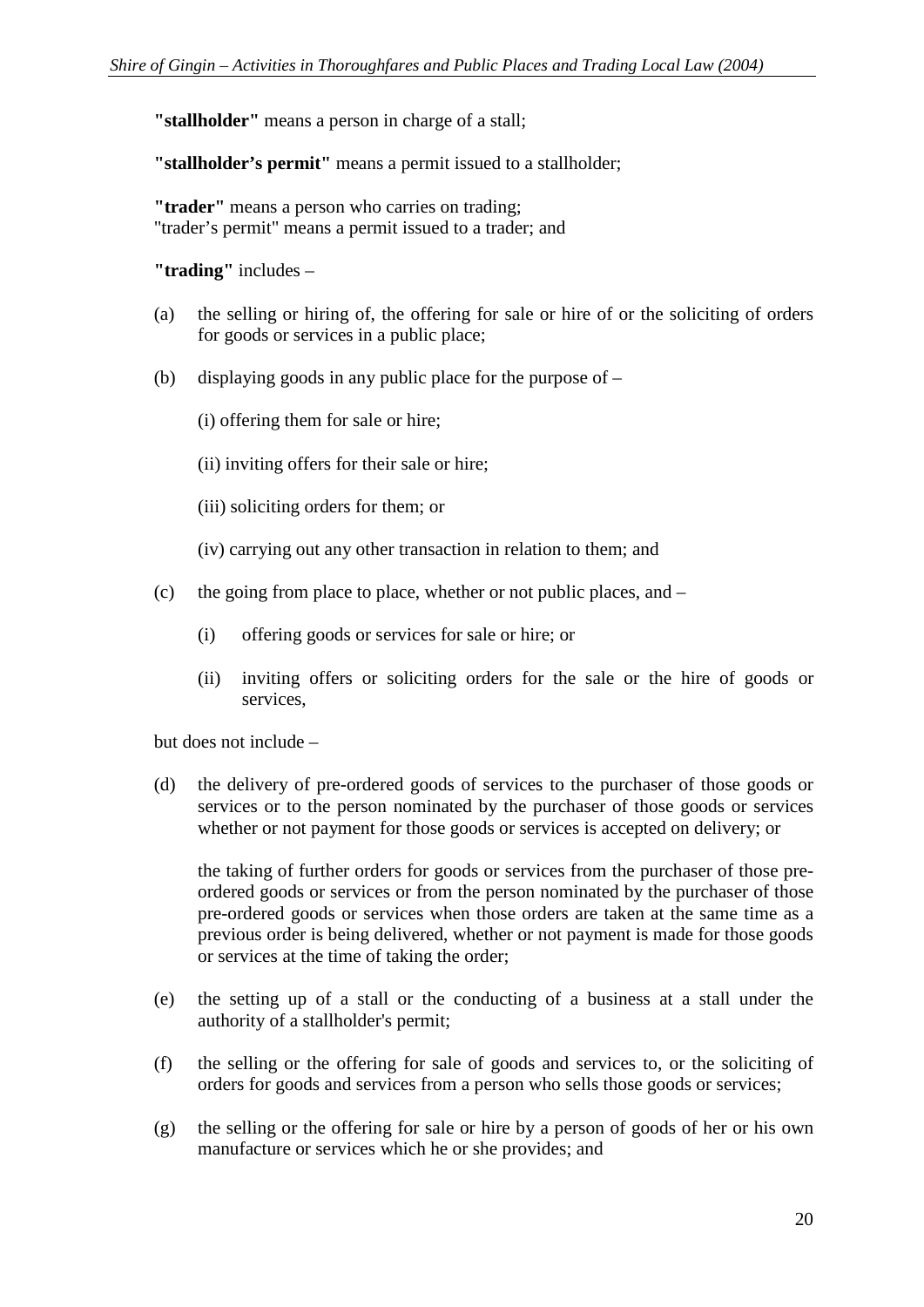- (h) the selling or hiring or the offering for sale or hire of  $-$ 
	- (i) goods by a person who represents a manufacturer of the goods; or
	- (ii) services by a person who represents a provider of the services,

which are only sold directly to consumers and not through a shop.

#### *Subdivision 2 - Permits*

#### *6.2 Stallholder's permit*

- (1) A person shall not conduct a stall on a public place unless that person is
	- (a) the holder of a valid stallholder's permit; or
	- (b) an assistant specified in a valid stallholder's permit.
- (2) Every application for a stallholder's permit shall
	- (a) state the full name and address of the applicant;
	- (b) specify the proposed number of assistants to be engaged by the applicant in conducting the stall, as well as their names and addresses if already engaged;
	- (c) specify the proposed location of the stall;
	- (d) specify the period of time for which the permit is sought, together with the proposed days and hours of operation;
	- (e) specify the proposed goods or services to be sold or hired or offered for sale or hire from the stall; and
	- (f) be accompanied by an accurate plan and description of the proposed stall.

## *6.3 Trader's permit*

- (1) A person shall not carry on trading on a public place unless that person is
	- (a) the holder of a valid trader's permit; or
	- (b) an assistant specified in a valid trader's permit.
- (2) Every application for a trader's permit shall
	- (a) state the full name and address of the applicant;
	- (b) specify the proposed number of assistants, if any, to be engaged by the applicant in trading, as well as their names and addresses if already engaged;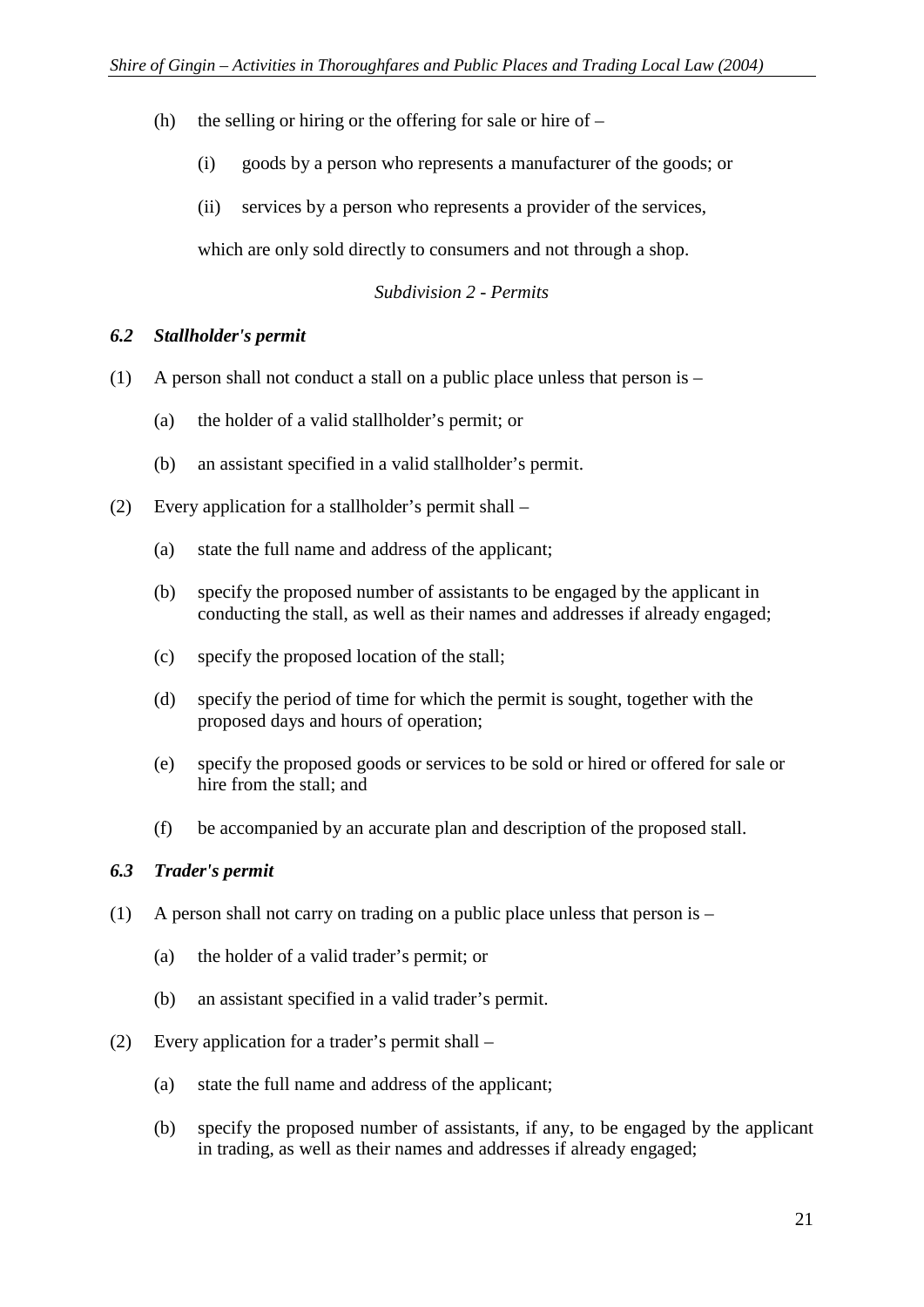- (c) specify the location or locations in which the applicant proposes to trade;
- (d) specify the period of time for which the permit is sought, together with the proposed days and hours of trading;
- (e) specify the proposed goods or services which will be traded; and
- (f) be accompanied by an accurate plan and description of any proposed structure or vehicle which may be used by the applicant in trading.
- (3) The conditions subject to which the local government may approve an application for a trader's permit include that the permit holder is permitted to remain at a particular location for as long as there is a customer making a purchase, but if there is no customer making a purchase the permit holder must move on from that location within a reasonable time of the last purchase having been made.

#### *6.4 No permit required to sell newspaper*

Notwithstanding any other provision of this local law, a person who sells, or offers for sale, a newspaper only is not required to obtain a permit.

#### *6.5 Relevant considerations in determining application for permit*

- (1) In determining an application for a permit for the purposes of this Division, the local government is to have regard to –
	- (a) any relevant policies of the local government;
	- (b) the desirability of the proposed activity;
	- (c) the location of the proposed activity;
	- (d) the principles set out in the Competition Principles Agreement; and
	- (e) such other matters as the local government may consider to be relevant in the circumstances of the case.
- (2) The local government may refuse to approve an application for a permit under this Division on any one or more of the following grounds –
	- (a) that the applicant has committed a breach of any provision of this local law or of any written law relevant to the activity in respect of which the permit is sought;
	- (b) that the applicant is not a desirable or suitable person to hold a permit;
	- $(c)$  that
		- (i) the applicant is an undischarged bankrupt or is in liquidation;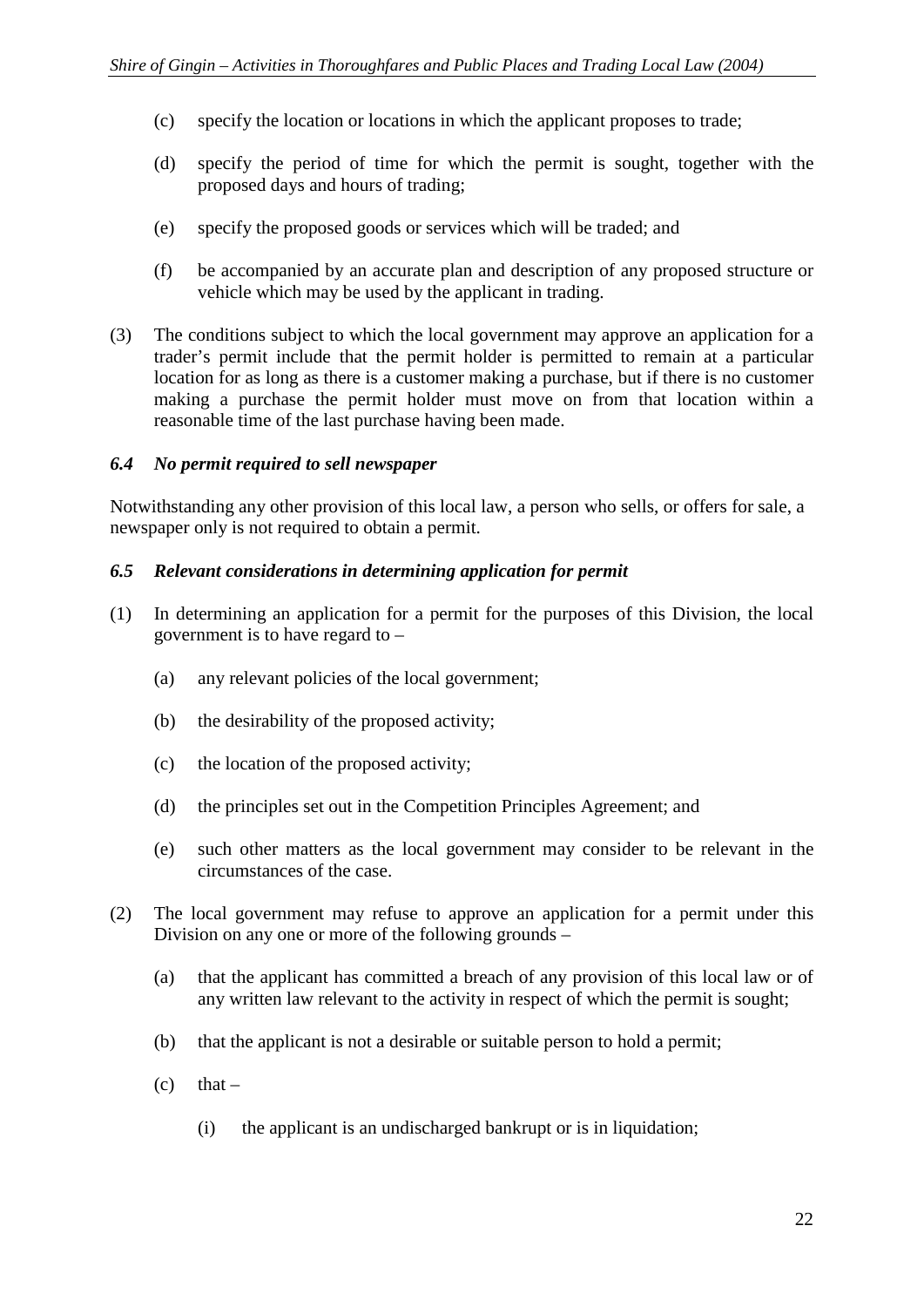- (ii) the applicant has entered into any composition or arrangement with creditors; or
- (iii) a manager, an administrator, a trustee, a receiver, or a receiver and manager has been appointed in relation to any part of the applicant's undertakings or property; or
- (d) such other grounds as the local government may consider to be relevant in the circumstances of the case.

#### *6.6 Conditions of permit*

- (1) If the local government approves an application for a permit under this Division subject to conditions, those conditions may include –
	- (a) the place, the part of the district, or the thoroughfare to which the permit applies;
	- (b) the days and hours during which a permit holder may conduct a stall or trade;
	- (c) the number, type, form and construction, as the case may be, of any stand, table, structure or vehicle which may be used in conducting a stall or in trading;
	- (d) the goods or services in respect of which a permit holder may conduct a stall or trade;
	- (e) the number of persons and the names of persons permitted to conduct a stall or trade;
	- (f) the requirement for personal attendance at the stall or the place of trading by the permit holder and the nomination of assistants, nominees or substitutes for the permit holder;
	- (g) whether and under what terms the permit is transferable;
	- (h) any prohibitions or restrictions concerning the
		- (i) causing or making of any noise or disturbance which is likely to be a nuisance to persons in the vicinity of the permit holder;
		- (ii) the use of amplifiers, sound equipment and sound instruments;
		- (iii) the use of signs; and
		- (iv) the use of any lighting apparatus or device;
	- (i) the manner in which the permit holder's name and other details of a valid permit are to be displayed;
	- (j) the care, maintenance and cleansing of the stall or any structure used for trading and the place of the stall or any structure;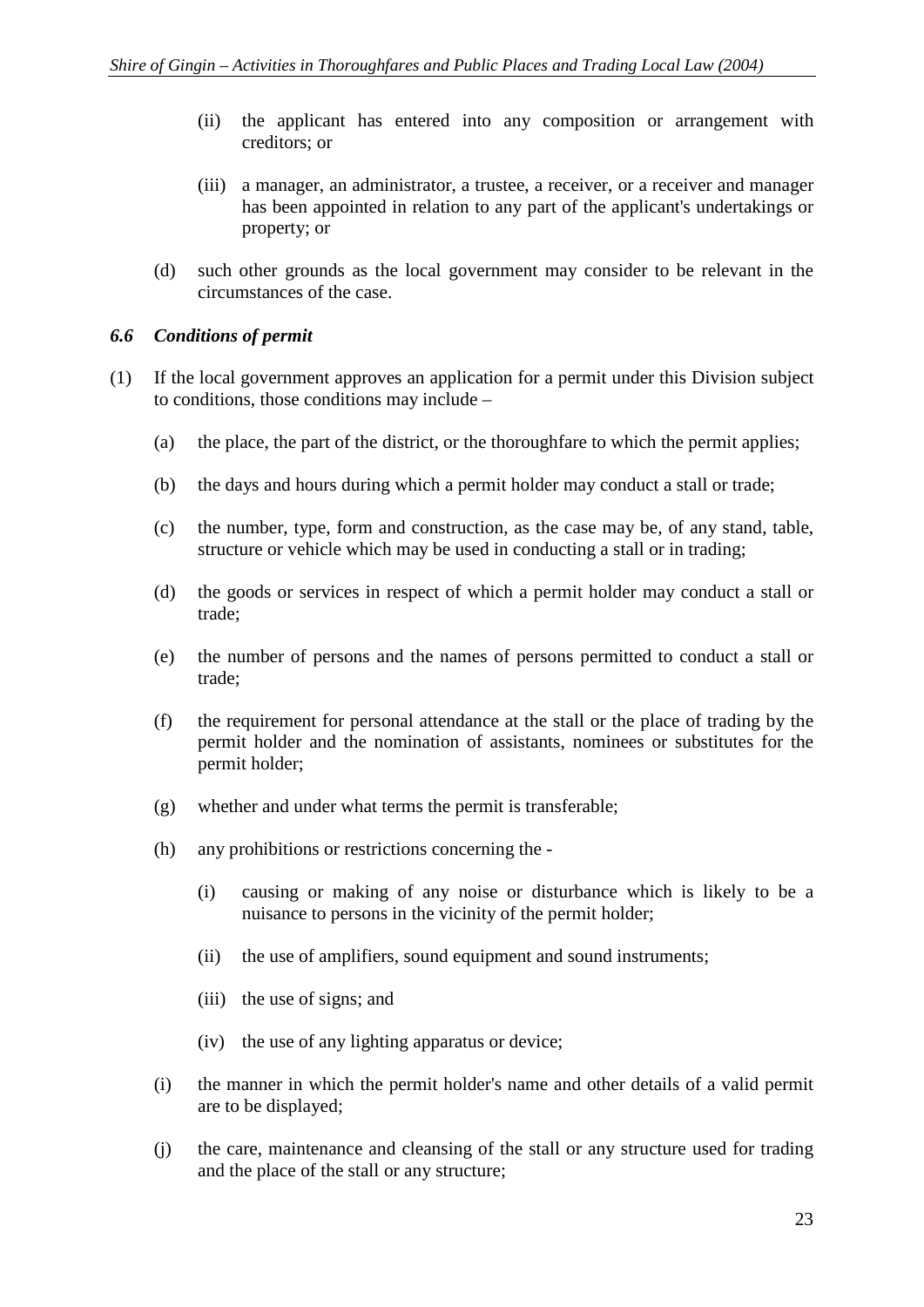- (k) the requirement to vacate and leave in a clean condition the location to which the licence applies –
	- (i) at the conclusion of the permitted hours of operation specified in the licence; and
	- (ii) whenever the trading is not taking place on the location to which the licence applies;
- (l) the acquisition by the stallholder or trader of public risk insurance;
- (m) the period for which the permit is valid; and
- (n) the designation of any place or places where trading is wholly or from time to time prohibited by the local government.
- (o) the requirement for the stallholder to ensure a minimum width of 2m measured from the road kerb is kept clear for pedestrian access.
- (2) Where a permit holder by reason of illness, accident or other sufficient cause is unable to comply with this local law, the local government may at the request of that permit holder authorize another person to be a nominee of the permit holder for a specified period, and this local law and the conditions of the permit shall apply to the nominee as if he or she was the permit holder.

## *6.7 Exemptions from requirement to pay fee or to obtain a permit*

(1) In this clause  $-$ 

**"charitable organisation"** means an institution, association, club, society or body whether incorporated or not, the objects of which are of a charitable, benevolent, religious, cultural, educational, recreational, sporting or other like nature and from which any member does not receive any pecuniary profit except where the member is an employee or the profit is an honorarium; and

**"commercial participant"** means any person who is involved in operating a stall or in conducting any trading activity for personal gain or profit.

- (2) The local government may waive any fee required to be paid by an applicant for a stallholder's permit or a trader's permit on making an application for or on the issue of a permit, or may return any such fee which has been paid, if the stall is conducted or the trading is carried on –
	- (a) on a portion of a public place adjoining the normal place of business of the applicant; or
	- (b) by a charitable organisation that does not sublet space to, or involve commercial participants in the conduct of a stall or trading, and any assistants that may be specified in the permit are members of that charitable organisation.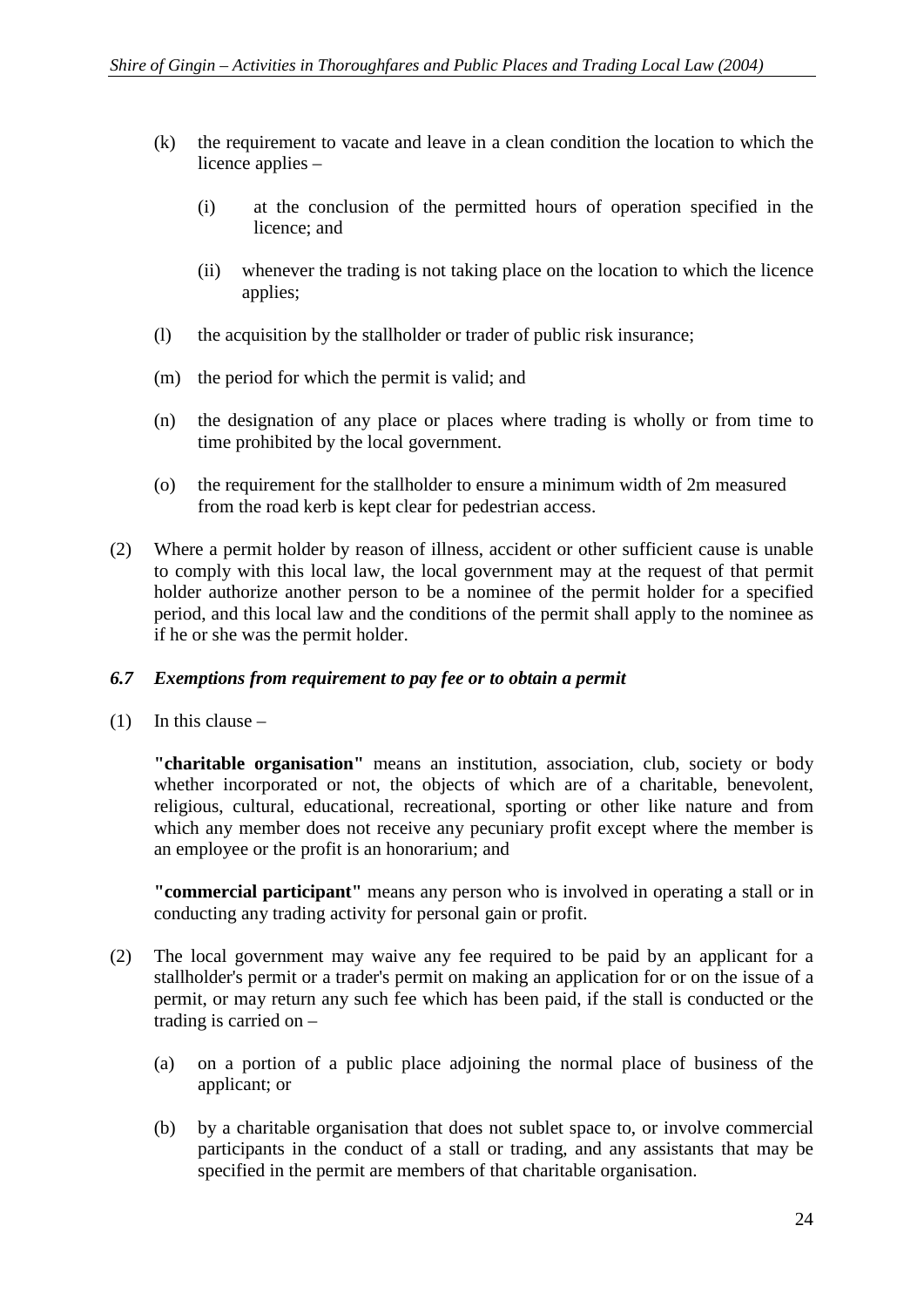(3) The local government may exempt a person or a class of persons, whether or not in relation to a specified public place, from the requirements of this Division.

*Subdivision 3 - Conduct of stallholders and traders* 

#### *6.8 Conduct of stallholders and traders*

- (1) A stallholder while conducting a stall or a trader while trading shall
	- (a) display her or his permit to do so in a conspicuous place on the stall, vehicle or temporary structure or if there is no stall, vehicle or temporary structure, carry the permit with her or him while conducting a stall or trading;
	- (b) not display a permit unless it is a valid permit; and
	- (c) when selling goods by weight, carry and use for that purpose, scales tested and certified in accordance with the provisions of the *National Measurement Act 1960 (Cth)*.
- (2) A stallholder or trader shall not
	- (a) deposit or store any box or basket containing goods on any part of a thoroughfare so as to obstruct the movement of pedestrians or vehicles;
	- (b) act in an offensive manner;
	- (c) use or cause to be used any apparatus or device including any flap or shelf, whereby the dimensions of a stall, vehicle or structure are increased beyond those specified in the permit; or
	- (d) in the case of a trader, carry on trading from a public place, unless there is adequate parking for customers' vehicles reasonably close to the place of trading.

#### *Division 2 - Street entertainers*

*Subdivision 1 - Preliminary* 

#### *6.9 Interpretation*

In this Division, unless the context otherwise requires –

**"perform"** includes to play a musical instrument, sing, mime, dance, give an acrobatic or aerobic display or entertain, but does not include public speaking;

**"permit"** means a permit issued for the purpose of clause 6.10;

**"permitted area"** means the area or areas, specified in a permit, in which the permit holder may perform; and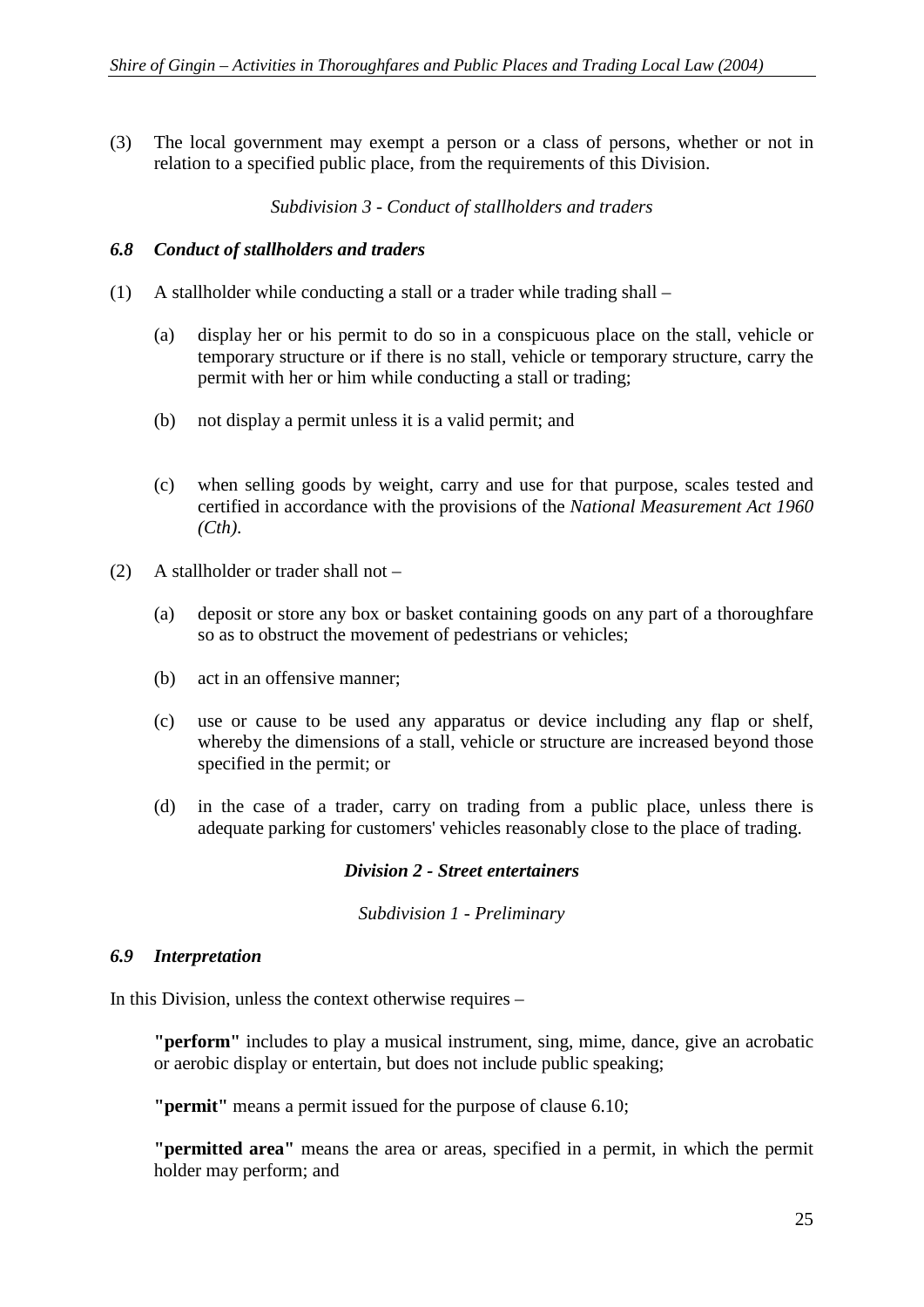**"permitted time"** means the time or times, specified in a permit, during which the permit holder may perform.

#### *Subdivision 2 - Permits*

#### *6.10 Permit required to perform*

A person shall not perform in a public place without a permit.

#### *6.11 Variation of permitted area and permitted time*

- (1) The local government may by notice in writing to a permit holder vary
	- (a) the permitted area;
	- (b) the permitted time; or
	- (c) both the permitted area and the permitted time,

shown on a permit.

(2) The local government may direct a permit holder to move from one permitted area to another permitted area, if more than one area is specified in a permit.

#### *6.12 Duration of permit*

A permit is valid for a period of 3 months after the date on which it is issued unless it is sooner cancelled under this local law.

## *6.13 Cancellation of permit*

The CEO may cancel a permit if in her or his opinion the volume of sound caused by the permit holder in connection with the performance adversely affects the enjoyment, convenience or comfort of other persons in a public place, or if, in her or his opinion, or in the opinion of an authorised person, the performance otherwise constitutes a nuisance.

#### *6.14 Obligations of permit holder*

A permit holder shall not in a public place –

- (a) perform wearing dirty, torn or ragged clothing;
- (b) act in an offensive manner; or
- (c) place, install, erect, play or use any musical instrument or any device which emits music, including a loud speaker or an amplifier -
	- (i) other than in the permitted area; and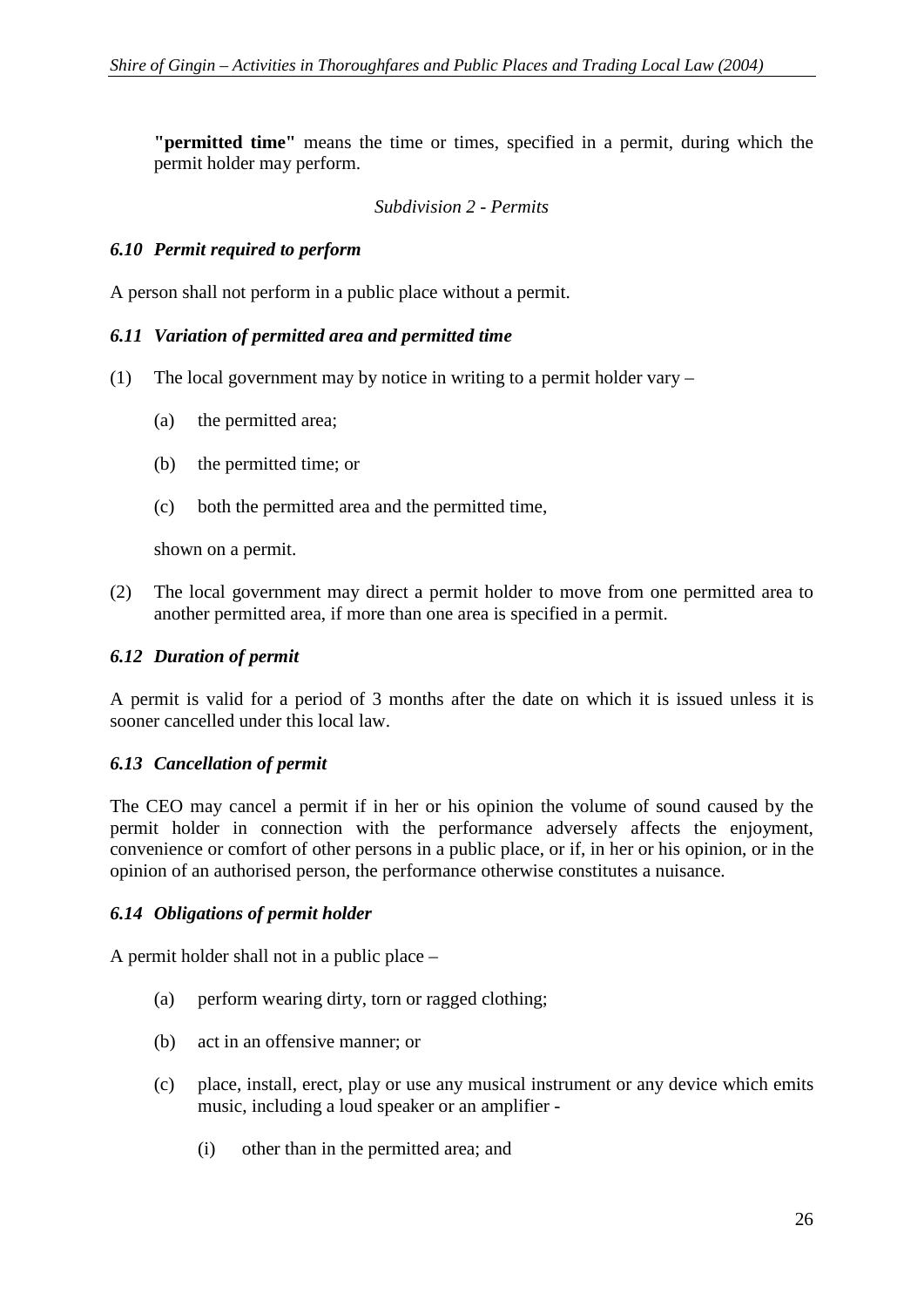(ii) unless the musical instrument or device is specified in the permit.

## *Division 3 - Outdoor eating facilities on public places*

#### *6.15 Interpretation*

In this Division -

**"Facility"** means an outdoor eating facility or establishment on any part of a public place, but does not include such a facility or establishment on private land;

**"permit holder"** means the person to whom a permit has been issued for the purpose of clause 6.16; and

**"public place"** has the meaning given to it in clause 6.1.

#### *6.16 Permit required to conduct Facility*

A person shall not establish or conduct a Facility without a permit.

#### *6.17 Matters to be considered in determining application*

In determining an application for a permit for the purpose of clause 6.16, the local government may consider in addition to any other matter it considers relevant, whether or not-

- (a) the Facility is conducted in conjunction with and as an extension of food premises which abut on the Facility, and whether the applicant is the person conducting such food premises;
- (b) any abutting food premises are registered in accordance with the *Food Act 2008*  and whether the use of the premises is permitted under the local planning scheme;
- (c) users of the Facility will have access to proper and sufficient sanitary and ablutionary conveniences;
- (d) the Facility would
	- (i) obstruct the visibility or clear sight lines at an intersection of thoroughfares of any person; or
	- (ii) impede pedestrian access; and
- (e) the tables, chairs and other equipment to be used may obstruct or impede the use of the public place for the purpose for which it was designed.

#### *6.18 Obligations of permit holder*

(1) The permit holder for a Facility shall –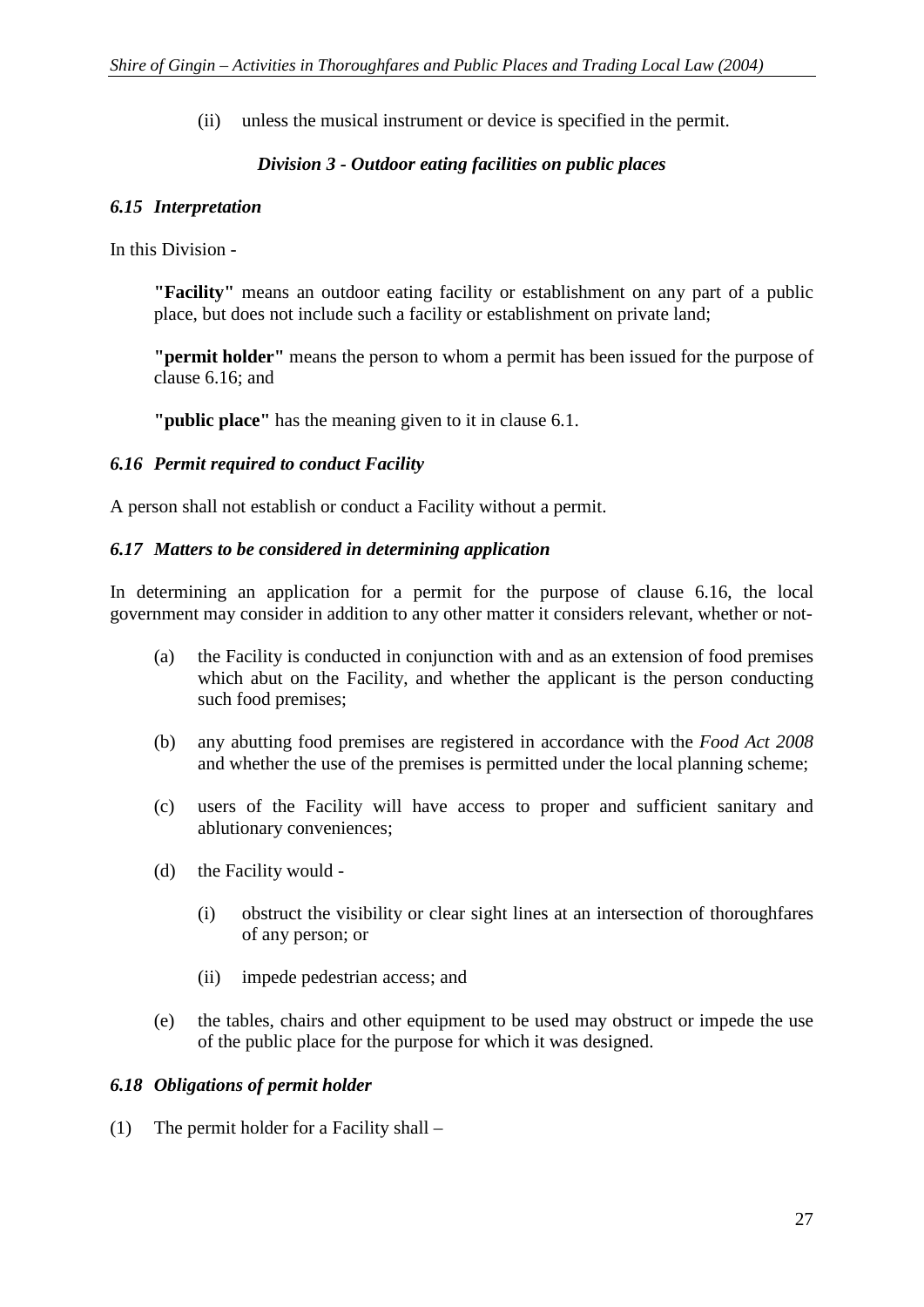- (a) ensure that the Facility is conducted at all times in accordance with the provisions of this local law;
- (b) ensure that the eating area is kept in a clean and tidy condition at all times;
- (c) maintain the chairs, tables and other structures in the eating area in a good, clean and serviceable condition at all times;
- (d) be solely responsible for all and any costs associated with the removal, alteration, repair, reinstatement or reconstruction of any part of the public place arising from the conduct of the Facility; and
- (e) be solely responsible for all rates and taxes levied upon the land occupied by the Facility.
- (2) Whenever, in the opinion of the local government, any work is required to be carried out to a Facility, the local government may give a notice to the permit holder for the Facility to carry out that work within the time limited by the notice.
- (3) In subclause (2), "work" includes the removal, alteration, repair, reinstatement or reconstruction of any part of a public place arising from or in connection with the setting up or conduct of a Facility.

#### *6.19 Removal of Facility unlawfully conducted*

Where a Facility is conducted without a permit, or in contravention of a condition of a permit, any tables, chairs, umbrellas or other equipment may be removed by an authorised person and impounded in accordance with the Act.

## *6.20 Use of Facility by public*

- (1) A person shall not occupy a chair or otherwise use the equipment in a Facility the subject of a permit unless the person uses them for the purpose of consuming food or drinks provided by the Facility.
- (2) A person shall leave a Facility when requested to do so by the permit holder.

#### *6.21 Temporary removal of Facility may be requested*

- (1) The permit holder for a Facility is to temporarily remove the Facility when requested to do so on reasonable grounds by an authorised person or a member of the Police Service or an emergency service.
- (2) The permit holder may replace the Facility removed under subclause (1) as soon as the person who directed her or him to remove it allows it to be replaced.

## **PART 7 - PERMITS**

#### *Division 1 – Applying for a permit*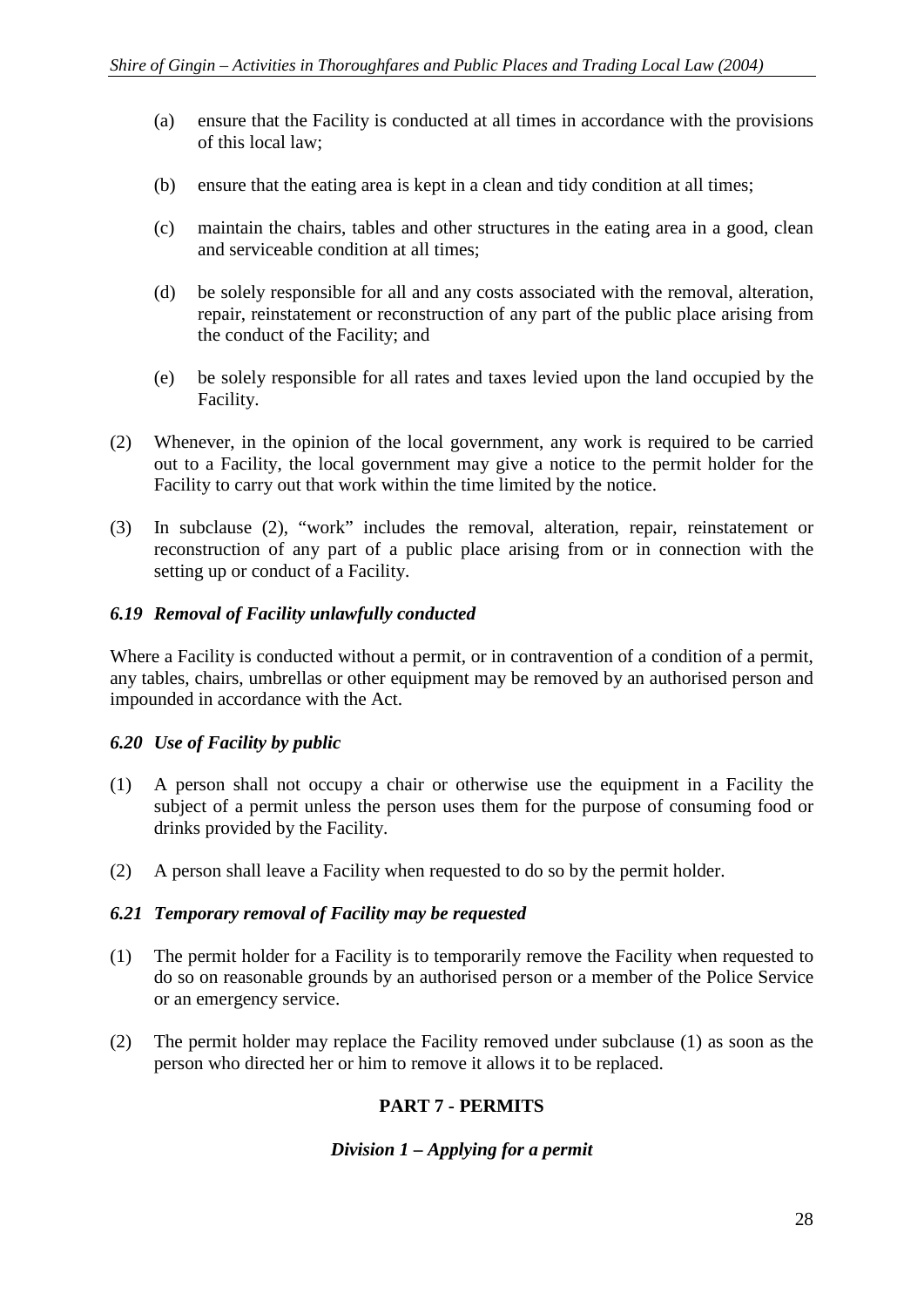#### *7.1 Application for permit*

- (1) Where a person is required to obtain a permit under this local law, that person shall apply for the permit in accordance with subclause (2).
- (2) An application for a permit under this local law shall
	- (a) be in the form determined by the local government;
	- (b) be signed by the applicant;
	- (c) provide the information required by the form; and
	- (d) be forwarded to the CEO together with any fee imposed and determined by the local government under and in accordance with sections 6.16 to 6.19 of the Act.
- (3) The local government may require an applicant to provide additional information reasonably related to an application before determining an application for a permit.
- (4) The local government may require an applicant to give local public notice of the application for a permit.
- (5) The local government may refuse to consider an application for a permit which is not in accordance with subclause (2).

## *7.2 Decision on application for permit*

- (1) The local government may
	- (a) approve an application for a permit unconditionally or subject to any conditions; or
	- (b) refuse to approve an application for a permit.
- (2) If the local government approves an application for a permit, it is to issue to the applicant a permit in the form determined by the local government.
- (3) If the local government refuses to approve an application for a permit, it is to give written notice of that refusal to the applicant.
- (4) Where a clause of this local law refers to conditions which may be imposed on a permit or which are to be taken to be imposed on a permit, the clause does not limit the power of the local government to impose other conditions on the permit under subclause  $(1)(a)$ .
- (5) Where a clause of this local law refers to the grounds on which an application for a permit may be or is to be refused, the clause does not limit the power of the local government to refuse the application for a permit on other grounds under subclause  $(1)(b)$ .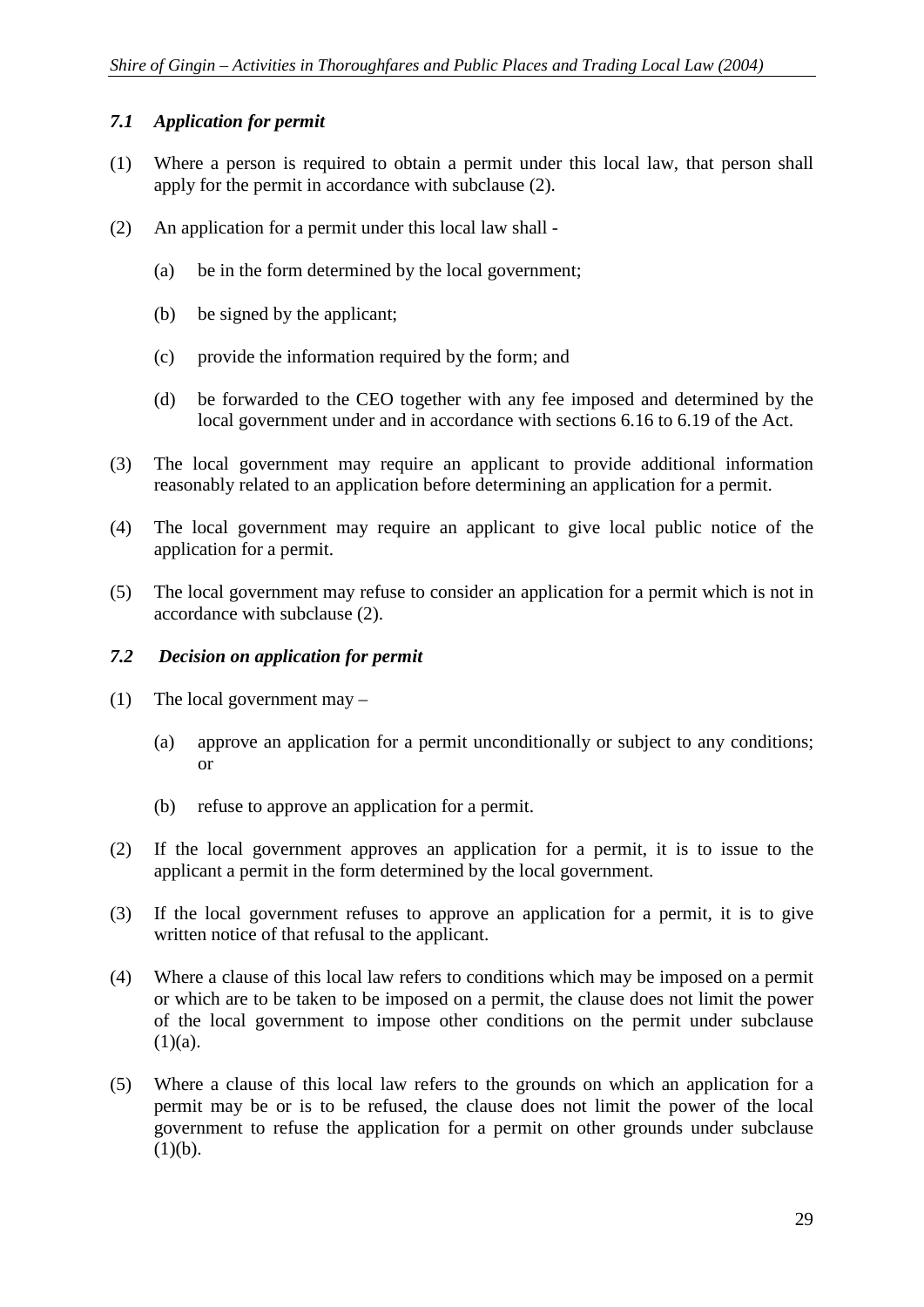## *Division 2 - Conditions*

#### *7.3 Conditions which may be imposed on a permit*

The local government may approve an application for a permit subject to conditions relating  $\overline{t}$ .

- (a) the payment of a fee;
- (b) the duration and commencement of the permit;
- (c) the commencement of the permit being contingent on the happening of an event;
- (d) the rectification, remedying or restoration of a situation or circumstance reasonably related to the application;
- (e) the approval of another application for a permit which may be required by the local government under any written law;
- (f) the area of the district to which the permit applies;
- (g) where a permit is issued for an activity which will or may cause damage to a public place, the payment of a deposit or bond against such damage;
- (h) the obtaining of public risk insurance in an amount and on terms reasonably required by the local government; and
- (i) the provision of an indemnity from the permit holder indemnifying the local government in respect of any injury to any person or any damage to any property which may occur in connection with the use of the public place by the permit holder.

## *7.4 Imposing conditions under a policy*

 $(1)$  In this clause –

**"policy"** means a policy of the local government adopted by the Council containing conditions subject to which an application for a permit may be approved under clause  $7.2(1)(a)$ .

- (2) Under clause 7.2(1)(a) the local government may approve an application subject to conditions by reference to a policy.
- (3) The local government is to give a copy of the policy, or the part of the policy which is relevant to the application for a permit, with the form of permit referred to in clause 7.2(2).
- (4) An application for a permit is to be taken not to have been approved subject to the conditions contained in a policy until the local government gives the permit holder a copy of the policy or the part of the policy which is relevant to the application.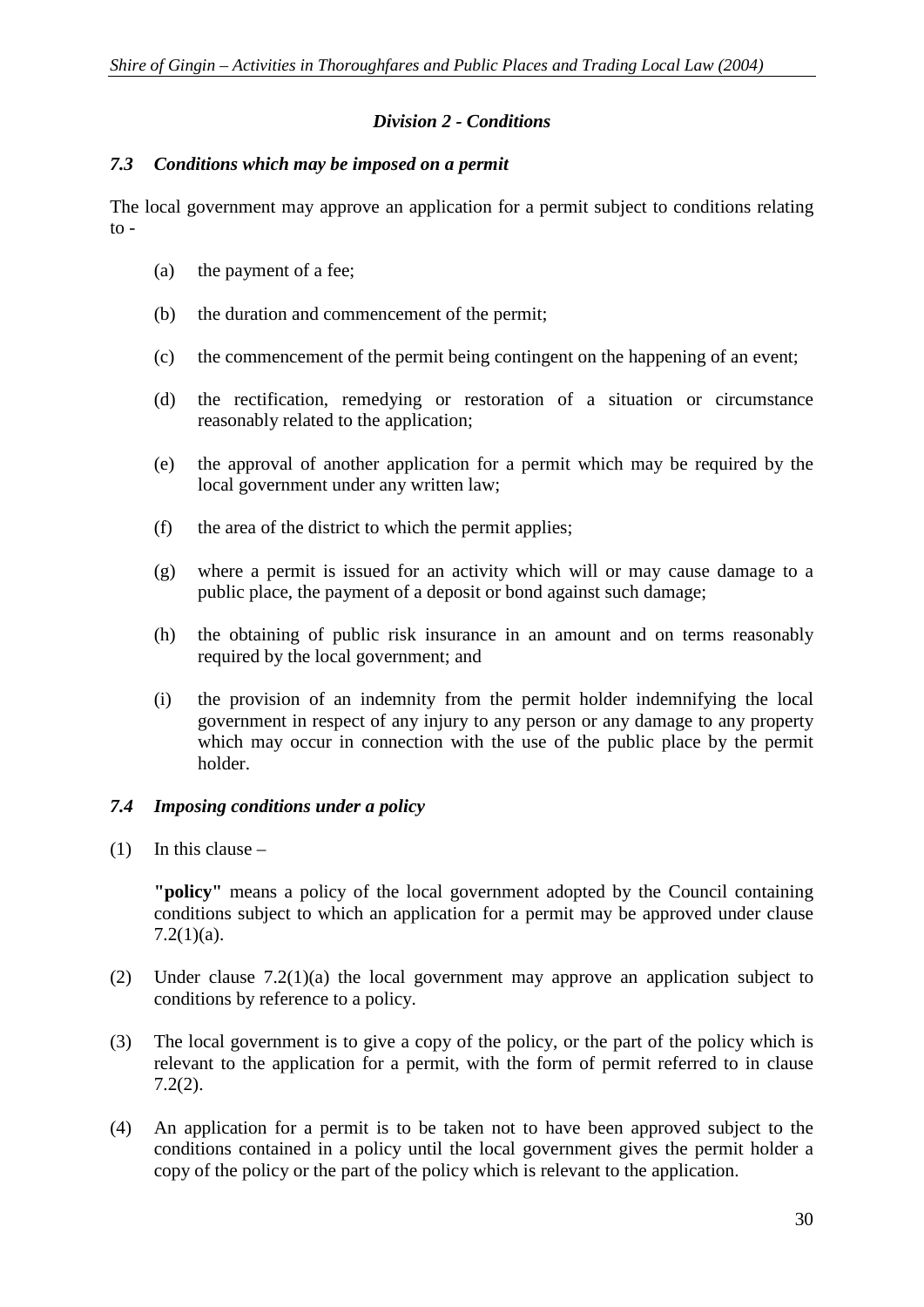(5) Sections 5.94 and 5.95 of the Act shall apply to a policy and for that purpose a policy is to be taken to be information within section  $5.94(u)(i)$  of the Act.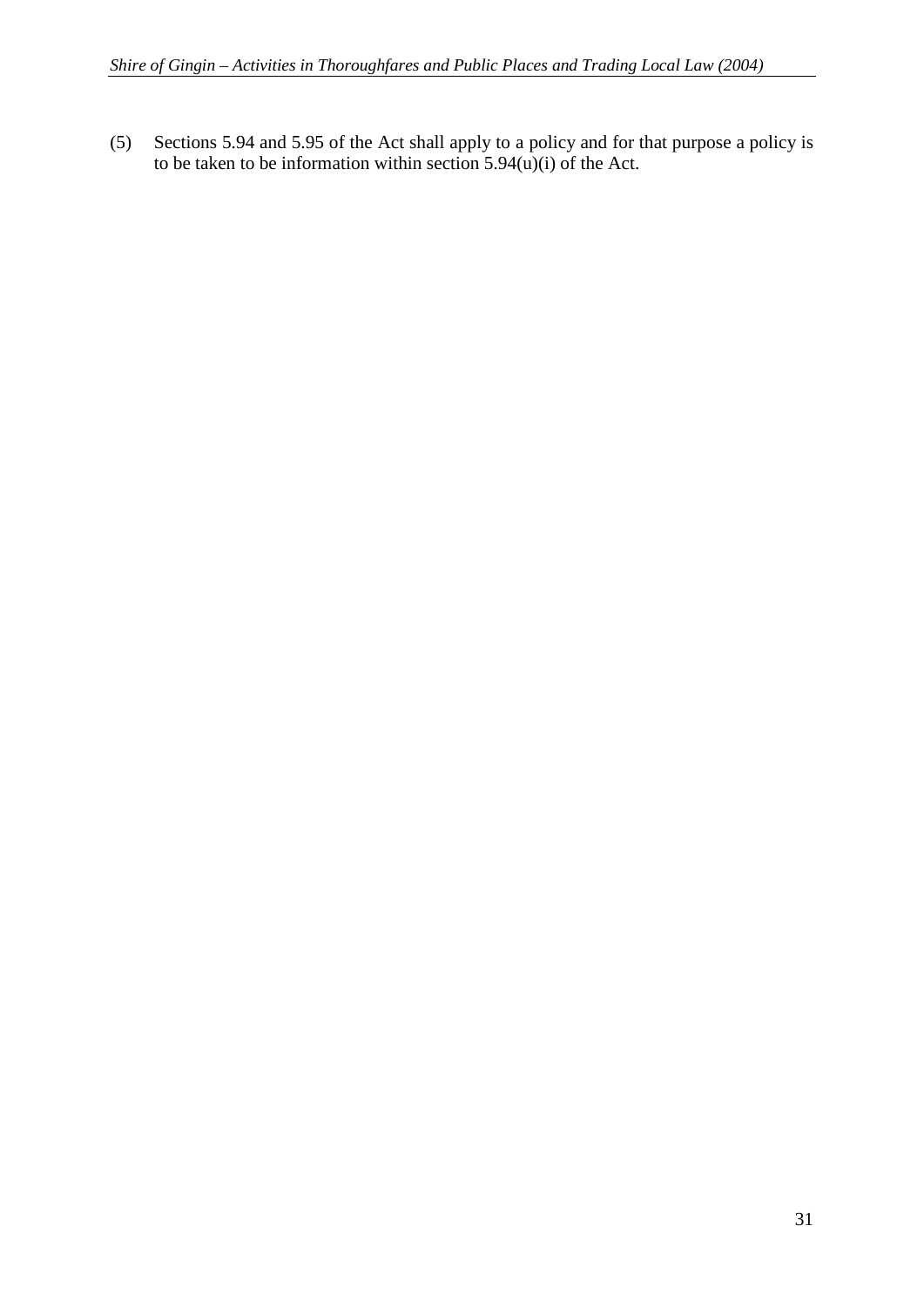## *7.5 Compliance with and variation of conditions*

- (1) Where an application for a permit has been approved subject to conditions, or where a permit is to be taken to be subject to conditions under this local law, the permit holder shall comply with each of those conditions.
- (2) The local government may vary the conditions of a permit, and the permit holder shall comply with those conditions as varied.

#### *Division 3 - General*

#### *7.6 Duration of permit*

A permit is valid for one year from the date on which it is issued, unless it is –

- (a) otherwise stated in this local law or in the permit; or
- (b) cancelled under clause 7.10.

## *7.7 Renewal of permit*

- (1) A permit holder may apply to the local government in writing prior to expiry of a permit for the renewal of the permit.
- (2) The provisions of  $-$ 
	- (a) this Part; and
	- (b) any other provision of this local law relevant to the permit which is to be renewed,

shall apply to an application for the renewal of a permit with all the necessary changes as required.

## *7.8 Transfer of permit*

- (1) An application for the transfer of a valid permit is to  $-$ 
	- (a) be made in writing;
	- (b) be signed by the permit holder and the proposed transferee of the permit;
	- (c) provide such information as the local government may require to enable the application to be determined; and
	- (d) be forwarded to the CEO together with any fee imposed and determined by the local government under and in accordance with sections 6.16 to 6.19 of the Act.
- (2) The local government may approve an application for the transfer of a permit, refuse to approve it or approve it subject to any conditions.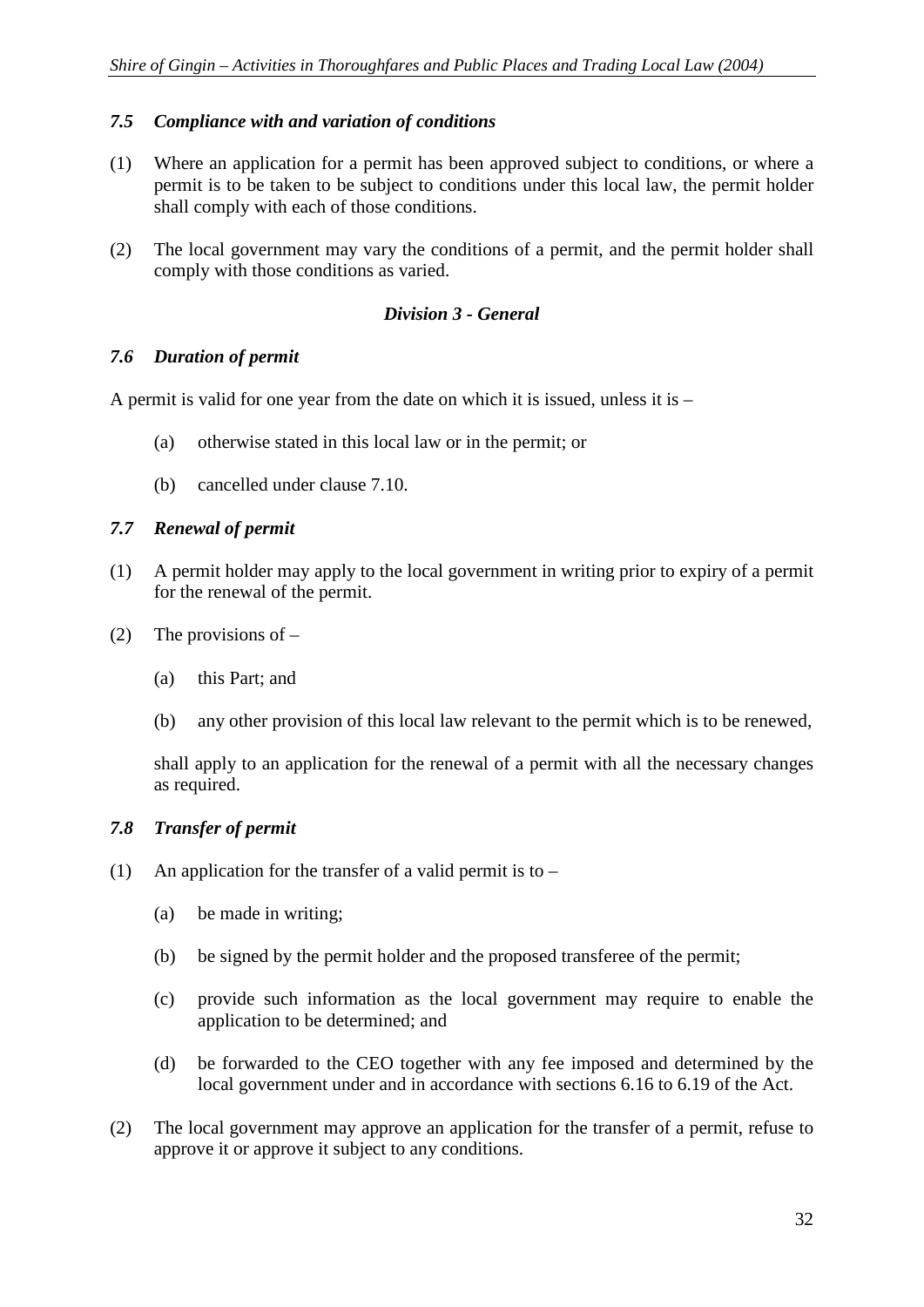- (3) Where the local government approves an application for the transfer of a permit, the transfer may be effected by –
	- (a) an endorsement on the permit signed by the CEO; or
	- (b) issuing to the transferee a permit in the form determined by the local government.
- (4) Where the local government approves an application for the transfer of a permit, it is not required to refund any part of any fee paid by the former permit holder.

#### *7.9 Production of permit*

A permit holder is to produce to an authorized person her or his permit immediately upon being required to do so by that authorised person.

#### *7.10 Cancellation of permit*

- (1) Subject to clause 8.1, a permit may be cancelled by the local government if the permit holder has not complied with a -
	- (a) condition of the permit; or
	- (b) provision of any written law which may relate to the activity regulated by the permit.
- (2) On the cancellation of a permit the permit holder
	- (a) shall return the permit as soon as practicable to the local government; and
	- (b) is to be taken to have forfeited any fees paid in respect of the permit.

## **PART 8 - OBJECTIONS AND APPEALS**

#### *8.1 Application of Part 9 Division 1 of Act*

When the local government makes a decision -

- (a) under clause 7.2(1); or
- (b) as to whether it will renew, vary, or cancel a permit,

the provisions of Division 1 of Part 9 of the Act and regulations 33 of the Regulations apply to that decision.

## **PART 9 - MISCELLANEOUS NOTICES**

#### *9.1 Notice to redirect or repair sprinkler*

Where a lawn or a garden is being watered with a sprinkler which is on the lawn or the garden, in a manner which causes or may cause an inconvenience or obstruction to any person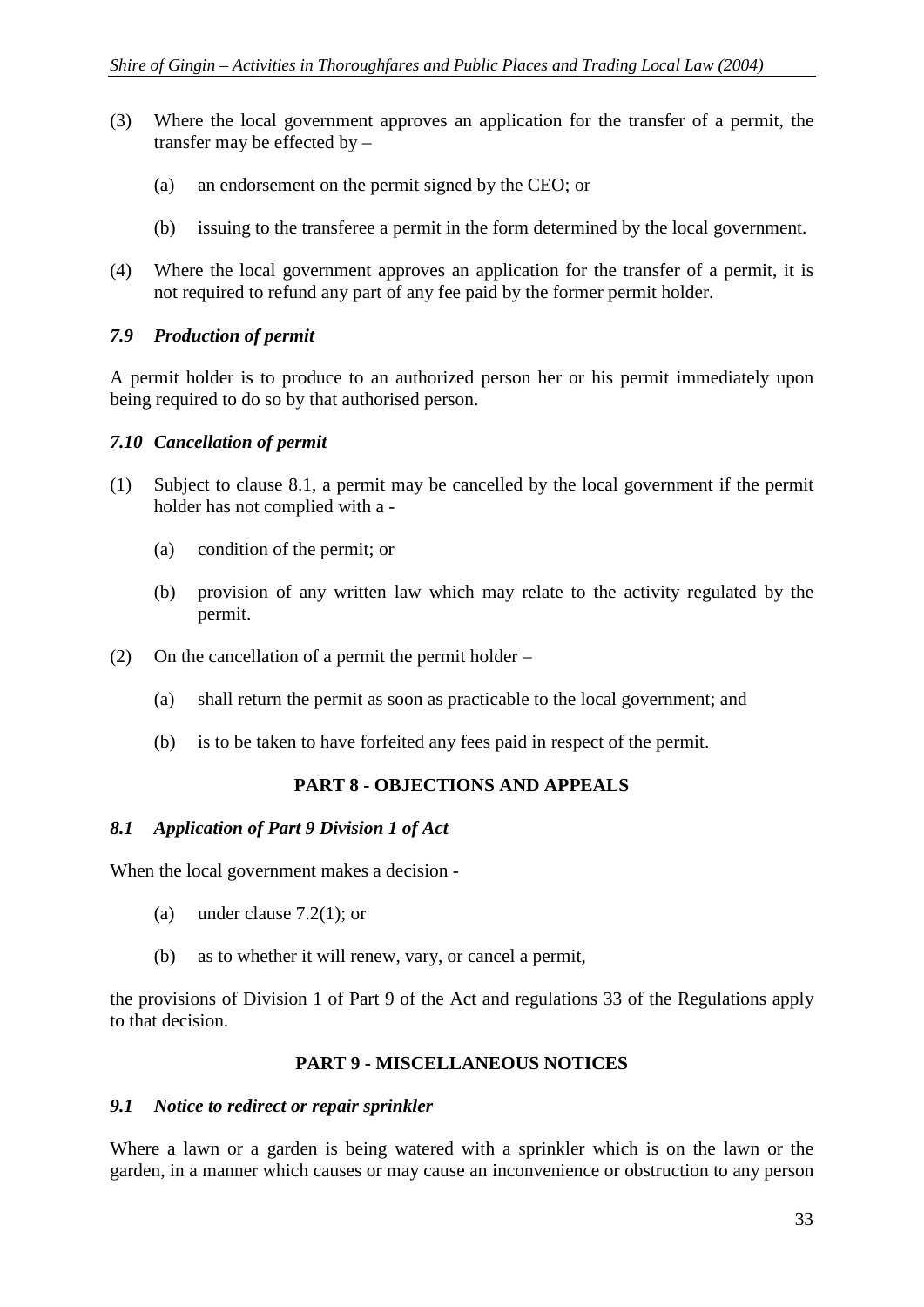using a thoroughfare, the local government may give a notice to the owner or the occupier of the land abutting on the lawn or the garden, requiring the owner or the occupier or both to move or alter the direction of the sprinkler or other watering equipment.

#### *9.2 Hazardous plants*

- (1) Where a plant in a garden creates or may create a hazard for any person using a thoroughfare, the local government may give a notice to the owner or the occupier of the land abutting on the garden to remove, cut, move or otherwise deal with that plant so as to remove the hazard.
- (2) Subclause (1) does not apply where the plant was planted by the local government.

#### *9.3 Notice to repair damage to thoroughfare*

Where any portion of a thoroughfare has been damaged, the local government may by notice to the person who caused the damage order the person to repair or replace that portion of the thoroughfare to the satisfaction of the local government.

#### *9.4 Notice to remove thing unlawfully placed on thoroughfare*

Where any thing is placed on a thoroughfare in contravention of this local law, the local government may by notice in writing to the owner or the occupier of the property which abuts on that portion of the thoroughfare where the thing has been placed, or such other person who may be responsible for the thing being so placed, require the relevant person to remove the thing.

## **PART 10 - ENFORCEMENT**

#### *Division 1 - Notices given under this local law*

#### *10.1 Offence to fail to comply with notice*

Whenever the local government gives a notice under this local law requiring a person to do any thing, if the person fails to comply with the notice, the person commits an offence.

#### *10.2 Local government may undertake requirements of notice*

Where a person fails to comply with a notice referred to in clause 10.1, the local government may do the thing specified in the notice and recover from that person, as a debt, the costs incurred in so doing.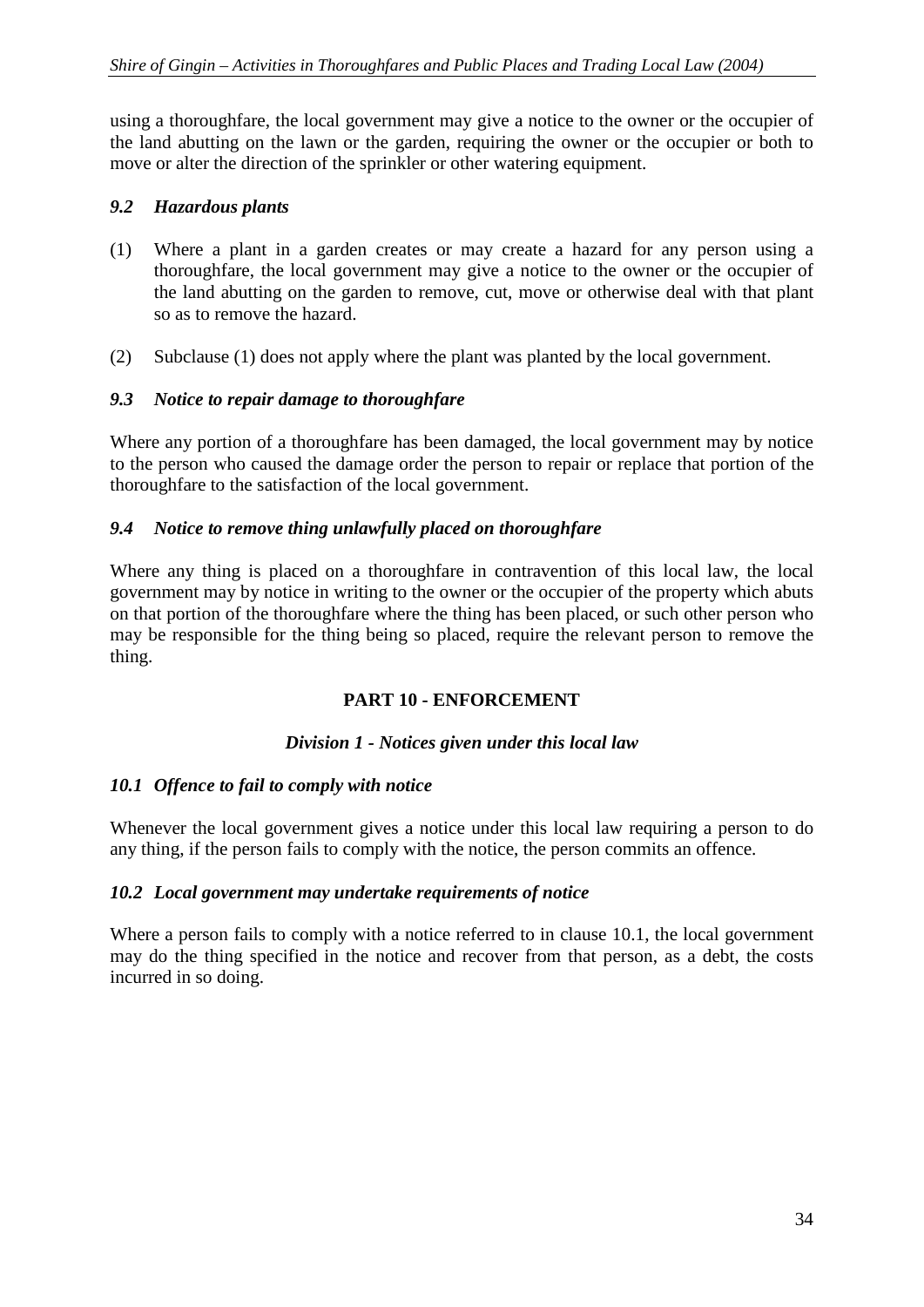#### *Division 2 - Offences and penalties*

#### *Subdivision 1 - General*

#### *10.3 Offences*

- (1) Any person who fails to do anything required or directed to be done under this local law, or who does anything which under this local law that person is prohibited from doing, commits an offence.
- (2) Any person who commits an offence under this local law is liable, upon conviction, to a penalty not exceeding \$5,000, and if the offence is of a continuing nature, to an additional penalty not exceeding \$500 for each day or part of a day during which the offence has continued.

*Subdivision 2 - Infringement notices and modified penalties* 

#### *10.4 Prescribed offences*

- (1) An offence against a clause specified in Schedule 1 is a prescribed offence for the purposes of section 9.16(1) of the Act.
- (2) The amount of the modified penalty for a prescribed offence is that specified adjacent to the clause in Schedule 1.

#### *10.5 Forms*

Unless otherwise specified, for the purposes of this local law -

- (a) where a vehicle is involved in the commission of an offence, the form of the notice referred to in section 9.13 of the Act is that of Form 1 in Schedule 1 of the Regulations;
- (b) the form of the infringement notice given under section 9.16 of the Act is that of Form 2 in Schedule 1 of the Regulations; and
- (c) the form of the notice referred to in section 9.20 of the Act is that of Form 3 in Schedule 1 of the Regulations.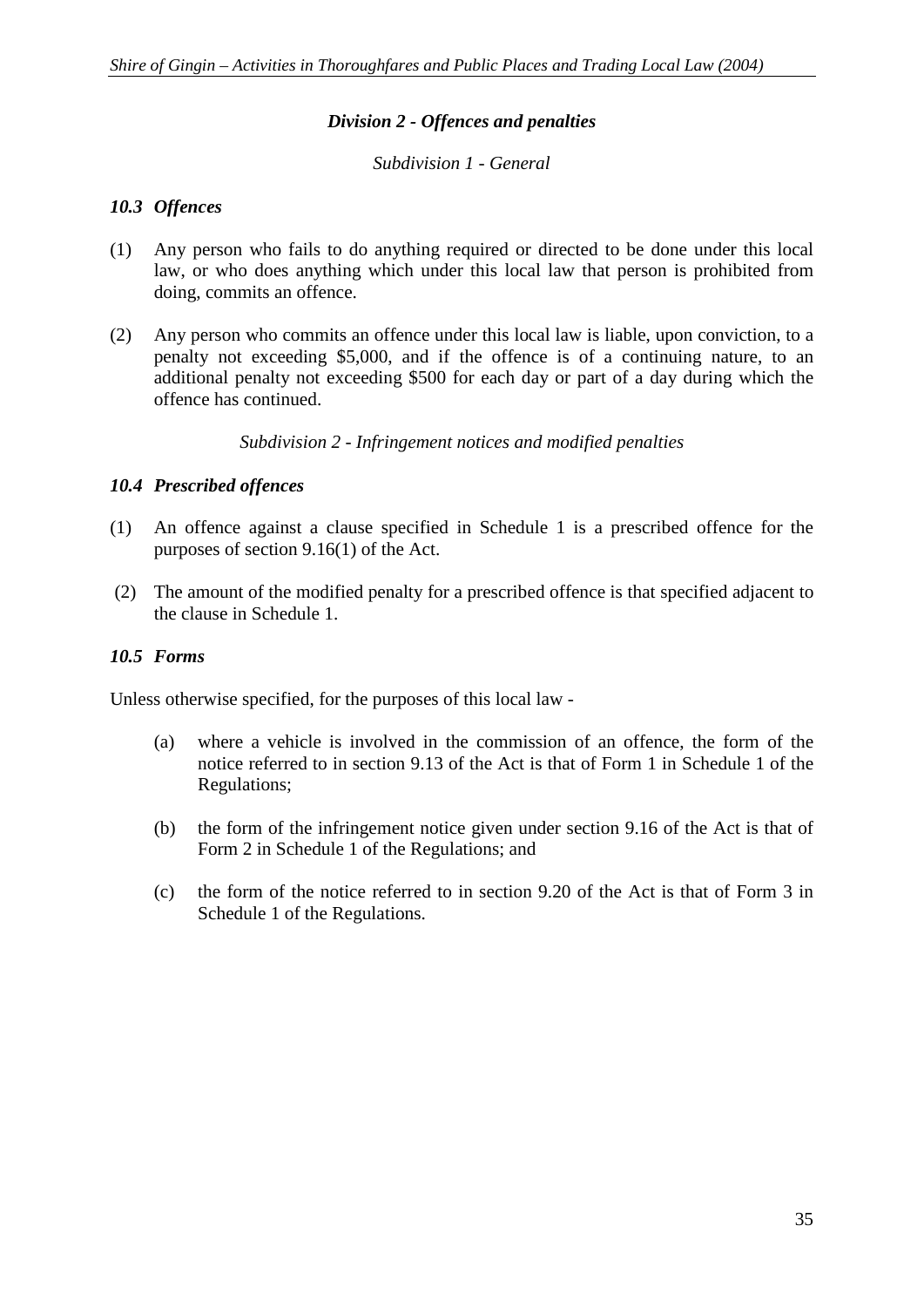## *Schedule 1*

## **PRESCRIBED OFFENCES**

| <b>CLAUSE</b> | <b>DESCRIPTION</b>                                                    | <b>MODIFIED</b> |
|---------------|-----------------------------------------------------------------------|-----------------|
|               |                                                                       | <b>PENALTY</b>  |
|               |                                                                       | \$              |
| 2.1(a)        | Plant of 0.75m in height on thoroughfare within 10m of                | 125             |
|               | intersection                                                          |                 |
| 2.1(b)        | Damaging lawn or garden                                               | 125             |
| 2.1(c)        | Plant (except grass) on thoroughfare within 2m of carriageway         | 125             |
| 2.1(d)        | Placing hazardous substance on footpath                               | 125             |
| 2.1(e)        | Damaging or interfering with signpost or structure on                 | 350             |
|               | thoroughfare                                                          |                 |
| 2.1(f)        | Playing games so as to impede vehicles or persons on                  | 125             |
|               | thoroughfare                                                          |                 |
| 2.1(g)        | Riding of skateboard or similar device on mall or verandah of         | 125             |
|               | shopping centre                                                       |                 |
| 2.2(1)(a)     | Digging a trench through a kerb or footpath without a permit          | 125             |
| 2.2(1)(b)     | Throwing or placing anything on a verge without a permit              | 125             |
| 2.2(1)(c)     | Causing obstruction to vehicle or person on thoroughfare without      | 125             |
|               | a permit                                                              |                 |
| 2.2(1)(d)     | Causing obstruction to water channel on thoroughfare without a        | 250             |
|               | permit                                                                |                 |
| 2.2(1)(e)     | Placing or draining offensive fluid on thoroughfare without a         | 250             |
|               | permit                                                                |                 |
| 2.2(1)(g)     | Lighting a fire on a thoroughfare without a permit                    | 350             |
| 2.2(1)(h)     | Felling tree onto thoroughfare without a permit                       | 125             |
| 2.2(1)(i)     | Installing pipes or stone on thoroughfare without a permit            | 125             |
| 2.2(1)(j)     | Installing a hoist or other thing on a structure or land for use over | 350             |
|               | a thoroughfare without a permit                                       |                 |
| 2.2(1)(k)     | Creating a nuisance on a thoroughfare without a permit                | 125             |
| 2.2(1)(1)     | Placing a bulk rubbish container on a thoroughfare without a          | 125             |
|               | permit                                                                |                 |
| 2.2(1)(m)     | Interfering with anything on a thoroughfare without a permit          | 125             |
| 2.3(1)        | Consumption or possession of liquor on thoroughfare                   | 125             |
| 2.4(1)        | Failure to obtain permit for temporary crossing                       | 250             |
| 2.5(2)        | Failure to comply with notice to remove crossing and reinstate        | 350             |
|               | kerb                                                                  |                 |
| 2.9(1)        | Installation of verge treatment other than permissible verge          | 250             |
|               | treatment                                                             |                 |
| 2.10          | Failure to maintain permissible verge treatment or placement of       | 125             |
|               | obstruction on verge                                                  |                 |
| 2.11          | Failure to comply with notice to rectify verge treatment              | 125             |
| 2.17(2)       | Failure to comply with sign on public place                           | 125             |
| 2.19(1)       | Driving or taking a vehicle on a closed thoroughfare                  | 350             |
| 3.2(1)        | Placing advertising sign or affixing any advertisement on a           | 125             |
|               | thoroughfare without a permit                                         |                 |
| 3.2(3)        | Erecting or placing of advertising sign in a prohibited area          | 125             |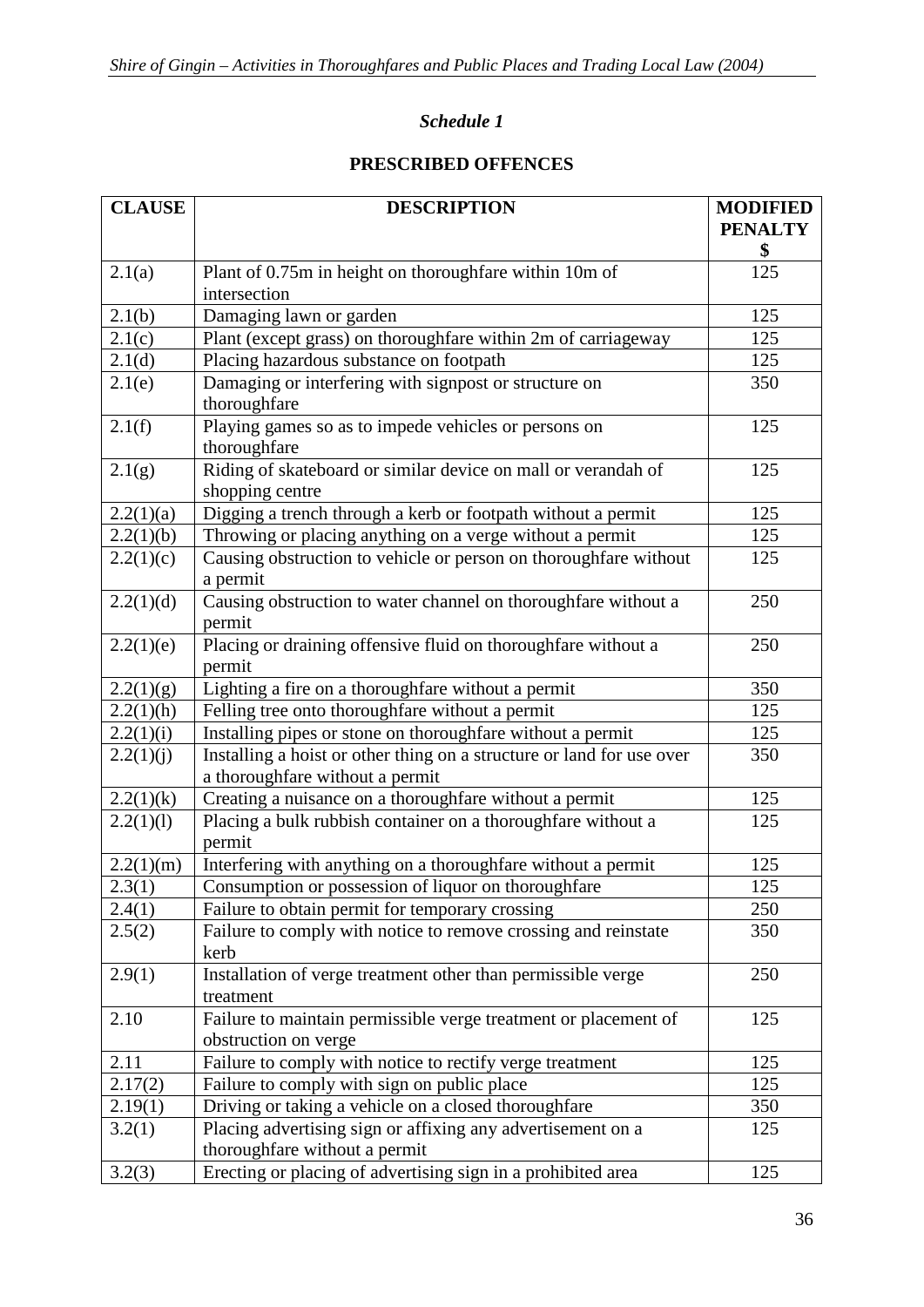| 4.1(1)               | Animal or vehicle obstructing a public place or local government<br>property                   | 125 |
|----------------------|------------------------------------------------------------------------------------------------|-----|
| 4.2(2)(a)            | Animal on thoroughfare when not led, ridden or driven                                          | 125 |
| 4.2(2)(b)            | Animal on public place with infectious disease                                                 | 125 |
| 4.2(2)(c)            | Training or racing animal on thoroughfare in built-up area                                     | 125 |
| 4.2(3)               | Horse led, ridden or driven on thoroughfare in built-up area                                   | 125 |
| 4.5                  | Person leaving shopping trolley in public place other than trolley<br>bay                      | 125 |
| 4.6(2)               | Failure to remove shopping trolley upon being advised of location                              | 125 |
| 5.6(1)               | Driving a vehicle on other than the carriageway of a flora road                                | 250 |
| 5.9                  | Planting in thoroughfare without a permit                                                      | 250 |
| 5.11                 | Failure to obtain permit to clear a thoroughfare                                               | 500 |
| 5.13                 | Burning of thoroughfare without a permit                                                       | 500 |
| 5.17                 | Construction of firebreak on thoroughfare without a permit                                     | 500 |
| $\overline{5.19}$    | Commercial harvesting of native flora on thoroughfare                                          | 500 |
| 5.20(1)              | Collecting seed from native flora on thoroughfare without a<br>permit                          | 350 |
| 6.2(1)               | Conducting of stall in public place without a permit                                           | 350 |
| 6.3(1)               | Trading without a permit                                                                       | 350 |
| 6.8(1)(a)            | Failure of stallholder or trader to display or carry permit                                    | 125 |
| 6.8(1)(b)            | Stallholder or trader not displaying valid permit                                              | 125 |
| 6.8(1)(c)            | Stallholder or trader not carrying certified scales when selling<br>goods by weight            | 125 |
| 6.8(2)               | Stallholder or trader engaged in prohibited conduct                                            | 125 |
| 6.10                 | Performing in a public place without a permit                                                  | 125 |
| 6.11(2)              | Failure of performer to move onto another area when directed                                   | 125 |
| 6.14                 | Failure of performer to comply with obligations                                                | 125 |
| 6.16                 | Establishment or conduct of outdoor eating facility without a<br>permit                        | 350 |
| 6.18                 | Failure of permit holder of outdoor eating facility to comply with<br>obligations              | 125 |
| $\overline{6.20(1)}$ | Use of equipment of outdoor eating facility without purchase of<br>food or drink from facility | 60  |
| 6.20(2)              | Failure to leave outdoor eating facility when requested to do so by<br>permit holder           | 60  |
| 7.5                  | Failure to comply with a condition of a permit                                                 | 125 |
| 7.9                  | Failure to produce permit on request of authorised person                                      | 125 |
| 10.1                 | Failure to comply with notice given under local law                                            | 125 |